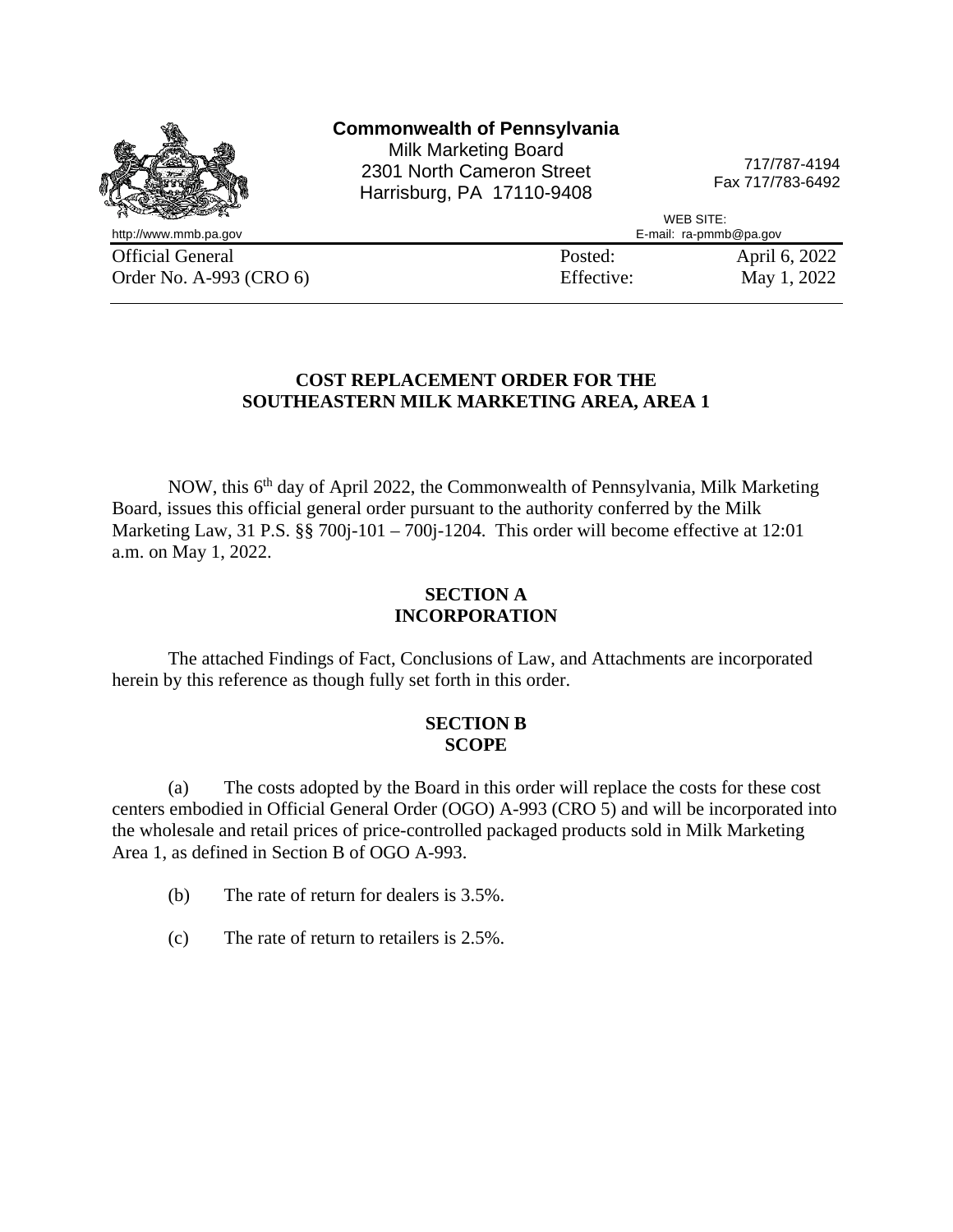#### **SECTION C EFFECTIVENESS OF OFFICIAL GENERAL ORDER A-993**

All parts of Official General Order A-993 not inconsistent with Section B of this order continue in effect.

### PENNSYLVANIA MILK MARKETING BOARD

\_\_\_\_\_\_\_\_\_\_\_\_\_\_\_\_\_\_\_\_\_\_\_\_\_\_\_\_\_\_\_\_\_\_\_\_\_\_\_\_\_\_

\_\_\_\_\_\_\_\_\_\_\_\_\_\_\_\_\_\_\_\_\_\_\_\_\_\_\_\_\_\_\_\_\_\_\_\_\_\_\_\_\_\_

\_\_\_\_\_\_\_\_\_\_\_\_\_\_\_\_\_\_\_\_\_\_\_\_\_\_\_\_\_\_\_\_\_\_\_\_\_\_\_\_\_\_

Robert N. Barley, Chairman

James A. Van Blarcom, Member

Kristi R. Kassimer, Consumer Member

Date: April 6, 2022

IF YOU REQUIRE THIS INFORMATION IN AN ALTERNATE FORMAT, PLEASE CALL 717-787-4194 OR 1-800-654-5984 (PA RELAY SERVICE FOR TDD USERS).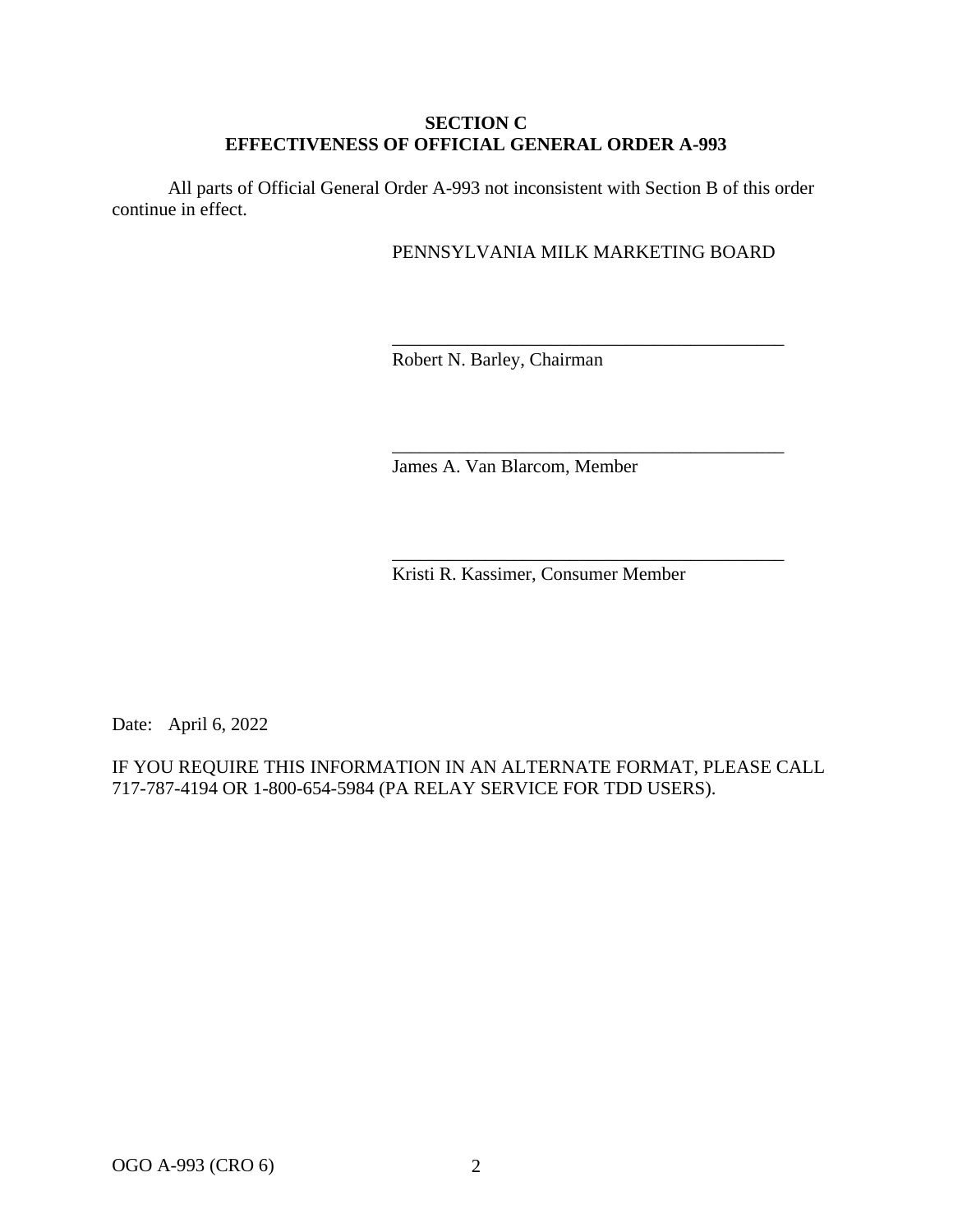### **FINDINGS OF FACT AND CONCLUSIONS OF LAW COST REPLACEMENT HEARING FOR MILK MARKETING AREA NO. 1 MARCH 2, 2022**

#### I. FINDINGS OF FACT

1. On March 2, 2022, the Pennsylvania Milk Marketing Board ("Board") held a cost replacement hearing for Milk Marketing Area No. 1.

2. Notice of the hearing was published at 51 Pennsylvania Bulletin 7963 on December 18, 2021. It was also mailed to those who have requested mailed notice of Board hearings via Board Bulletin No. 1602, dated December 6, 2021. The hearing notice enumerated the scope of evidence that the Board would receive.

3. The dealer cross-section used by both Board Staff and the Area 1 Milk Dealers ("Dealers"), the only parties to present dealer cost information, consisted of Clover Farms Dairy Company; DFA Dairy Brands Fluid, LLC – Lansdale; Valley Farms Dairy, LLC; Wawa Beverage Company, and Milk Industry Management Corporation t/a Balford Farms.

4. Carol Hardbarger, PhD, appearing on behalf of Board Staff as an expert in milk industry statistics, testified that the dealer cross section was representative of the dealers doing business in Area 1. Dr. Hardbarger testified that the cross-section dealers accounted for 78.1% of the sales in Area 1. Dr. Hardbarger also testified that the sales by product for the cross-section dealers were close to the same as for all dealers in Area 1. Alexandra Albright, appearing on behalf of Dealers as an expert in cost accounting and milk cost accounting, agreed that the cross section was representative. Based on the testimony of Dr. Hardbarger and Ms. Albright, the Board finds that the dealer cross section used by both Board Staff and Dealers is representative of dealers doing business in Area 1.

5. Gary Gojsovich testified on behalf of Board Staff as an expert in milk industry cost accounting and regulation. Both Mr. Gojsovich and Ms. Albright testified that the crosssection dealers incurred a cost of \$0.3525 per point for processing, packaging, and delivering milk in 2020. Based on this uncontradicted testimony, the Board finds that the cross section dealers incurred a cost of \$0.3525 per point for processing, packaging, and delivery, and further finds that \$0.3525 is the processing, packaging, and delivery cost that should be used in this order.

6. Mr. Gojsovich and Ms. Albright testified to the following 2021 ingredient costs, based on year 20320 pounds: Standard Milk - \$0.0000/lb; Reduced Fat Milk - \$0.0002/lb; Low Fat Milk - \$0.0002/lb; Non-Fat Milk - \$0.0003/lb; Flavored Milk - \$0.0365/lb; Flavored Reduced Fat Milk - \$0.0449/lb; Flavored Non-Fat Milk - \$0.0337/lb; Buttermilk - \$0.0048/lb; Egg Nog - \$0.1135/lb. The Board finds that these ingredient costs should be used in this order.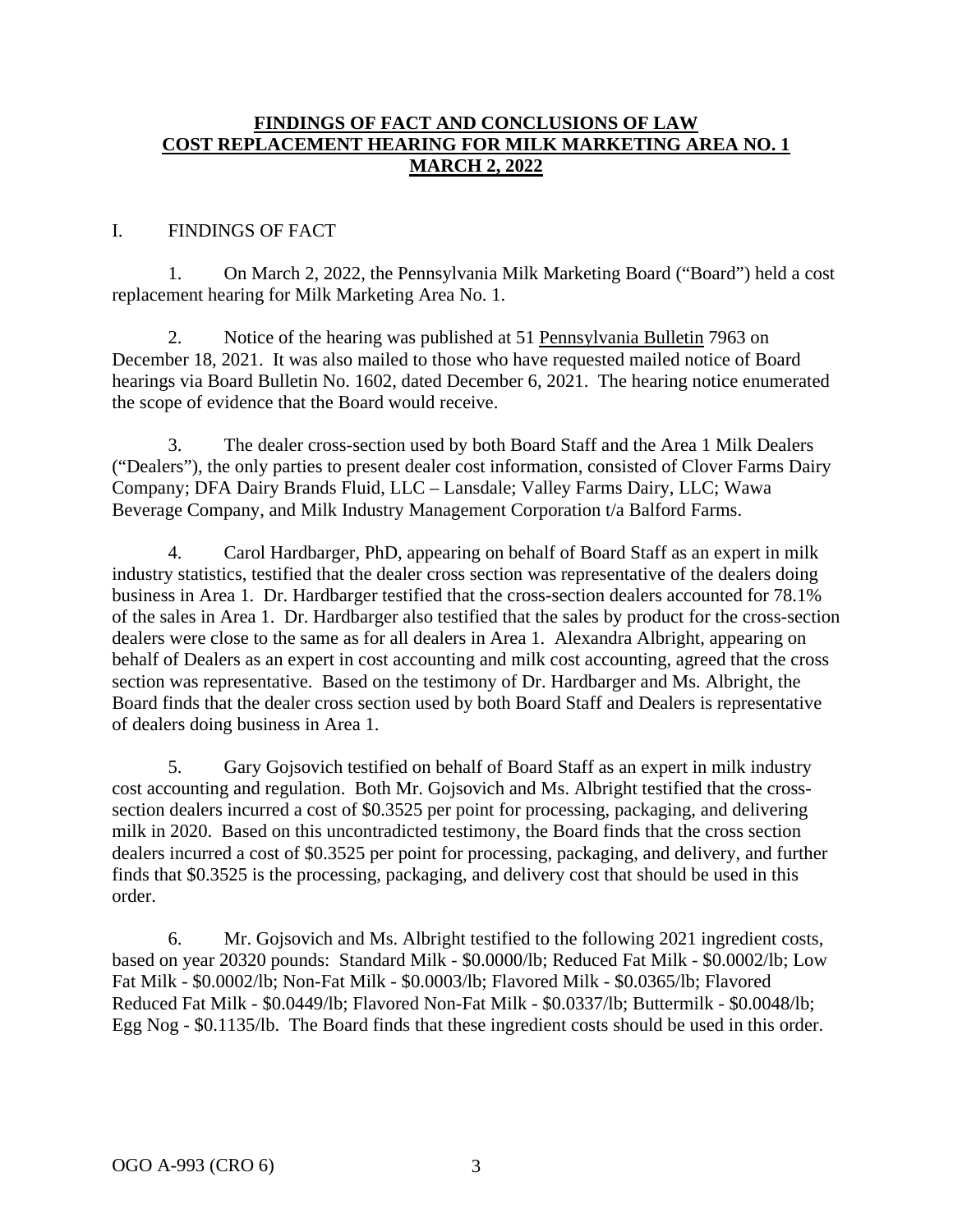7. Mr. Gojsovich and Ms. Albright presented concurring evidence regarding the cost update for labor, insurance, and utility costs of \$(0.0084) per point between the first halves of 2020 and 2021. The Board finds that \$(0.0084) per point should be used in this order.

8. Mr. Gojsovich and Ms. Albright recommended that the diesel fuel cost adjustment continue. The Board finds that the adjustment should continue, based on the methodology presented by Mr. Gojsovich in Staff Surrebuttal Exhibit 8 and attached to this order as Attachment 1.

9. Mr. Gojsovich and Ms. Albright recommended that the heating fuel cost adjustment continue. The Board finds that the adjustment should continue, based on the methodology presented by Mr. Gojsovich in Staff Surrebuttal Exhibit 9 and attached to this order as Attachment 2.

10. Mr. Gojsovich and Ms. Albright presented concurring evidence regarding the cost of shrinkage and sales of bulk products of \$0.0076 per pound. Based on the uncontradicted and concurring testimony, the Board finds that the cost of shrinkage and sales of bulk products to be used in this order should be \$0.0076 per pound.

11. Based on the container costs evidence and testimony presented by Mr. Gojsovich and Ms. Albright, the Board finds that the following base container costs should be adopted for this order: Gallon - \$0.2172; Half Gallon - \$0.1627; Quart - \$0.1438; Pint - \$0.0999; Half Pint (paper) - \$0.0251; Half Pint (plastic) - \$0.0659; 12 Ounce - \$0.0361; 10 Ounce - \$0.0301; 4 Ounce - \$0.0243; Bulk Per Quart (Dispenser) - \$0.0723. Both Mr. Gojsovich and Ms. Albright testified that container costs should continue to be updated monthly; the Board agrees and finds that container costs should continue to be updated monthly. The Board also finds that the container shrinkage factors should continue to be utilized to calculate container costs.

Mr. Gojsovich and Ms. Albright testified that a blended (or combined) container cost be used for products sold in containers that are available in both paper and plastic, except for half pint containers. They both also recommended that minimum resale prices for products sold in half pint containers should be calculated using the paper container cost for products sold in paper containers and by applying a plastic add-on for products sold in rigid plastic containers. The Board finds that the blended container concept should continue to be used, except for half pint containers. The Board finds that minimum resale prices for products sold in paper half pint containers should be calculated using the paper container cost and that minimum resale prices for products sold in rigid plastic containers should be calculated by applying a plastic add-on to the paper container cost. The Board further finds that the base plastic add-on is \$0.0408 and that the add-on should be adjusted monthly based on the monthly container cost surveys.

12. Both Mr. Gojsovich and Ms. Albright testified that the container efficiency adjustment should be updated.

Based on year 2020 container sales and year 2020 costs per point for the bottling, cold room, and delivery cost centers, Mr. Gojsovich and Ms. Albright arrived at the following container efficiency adjustments: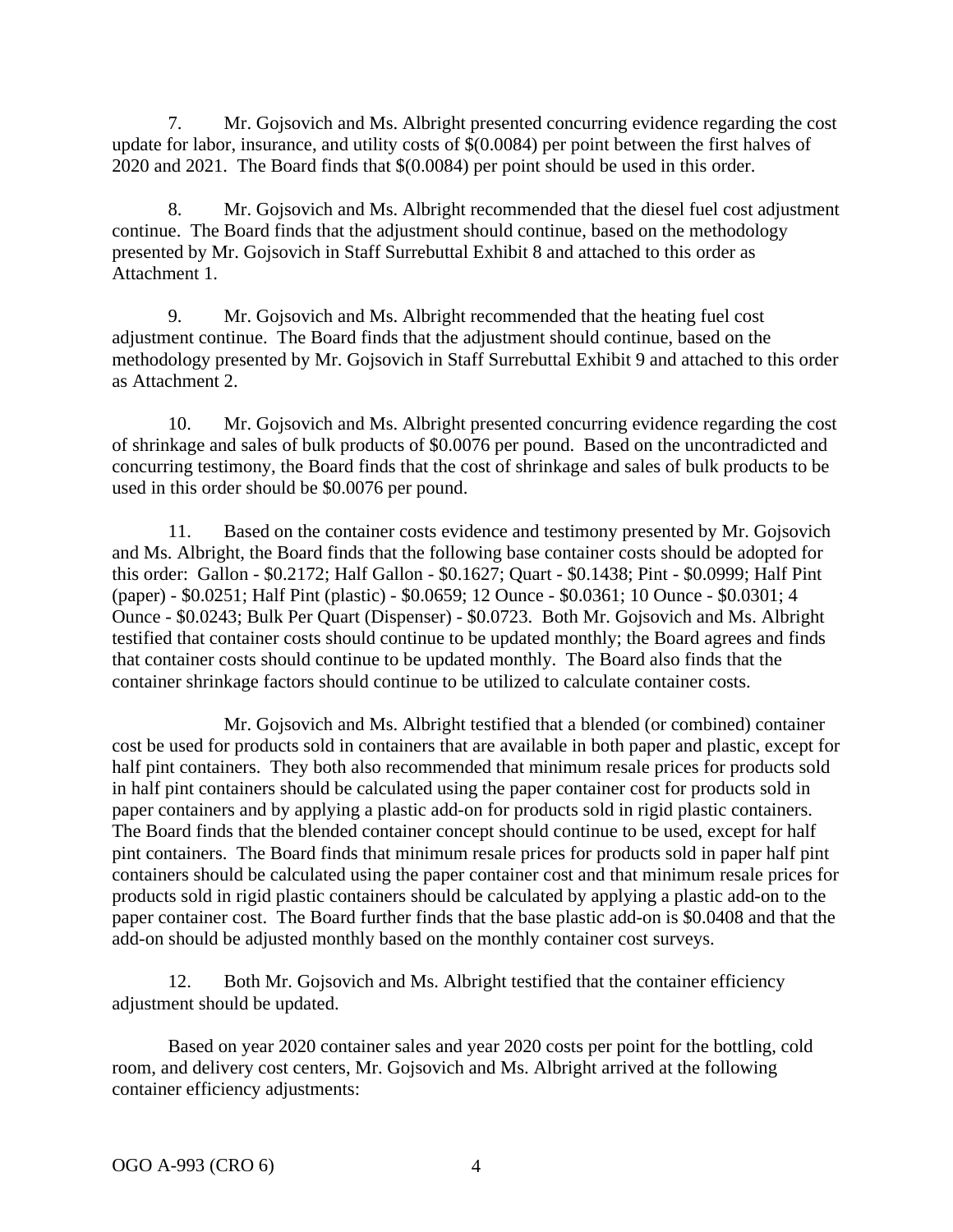| Gallon             | \$(0.0805) |
|--------------------|------------|
| <b>Half Gallon</b> | \$(0.0421) |
| Quart              | \$0.0424   |
| Pint               | \$0.0705   |
| <b>Half Pint</b>   | \$0.0215   |
| 4 ounce            | \$0.0326   |
| Bulk (per quart)   | \$0.1227   |

The Board finds that the container efficiency adjustments should be updated as presented by Mr. Gojsovich and Ms. Albright.

13. No party presented evidence regarding Class II products. Ms. Albright recommended that the Board continue using the existing methodology to price Class II products. Since there was no proposal by any party to change Class II pricing, the Board finds that the current Class II pricing methodology shall continue until a Class II hearing is called and the results memorialized in an Official General Order.

14. Ms. Albright recommended that the Board maintain the rate of return at 3.5%. She testified that the rate of return serves as an important factor in the ability of Pennsylvania's fluid milk processors to maintain and invest in their operations. Ms. Albright also testified that maintaining the current rate of return is important for consistency and stability during an uncertain and difficult time for the dairy industry. No other party offered rate of return evidence.

Based on Ms. Albright's testimony the Board finds the rate of return should remain at 3.5%.

16. An in-store handling costs hearing is pending. Therefore, no evidence was presented at this hearing regarding retail prices. Since no evidence was presented, the Board finds that the current retail rate of return of 2.5% should remain in place and further finds that the monthly CPI adjustment to current in-store handling costs remain in effect.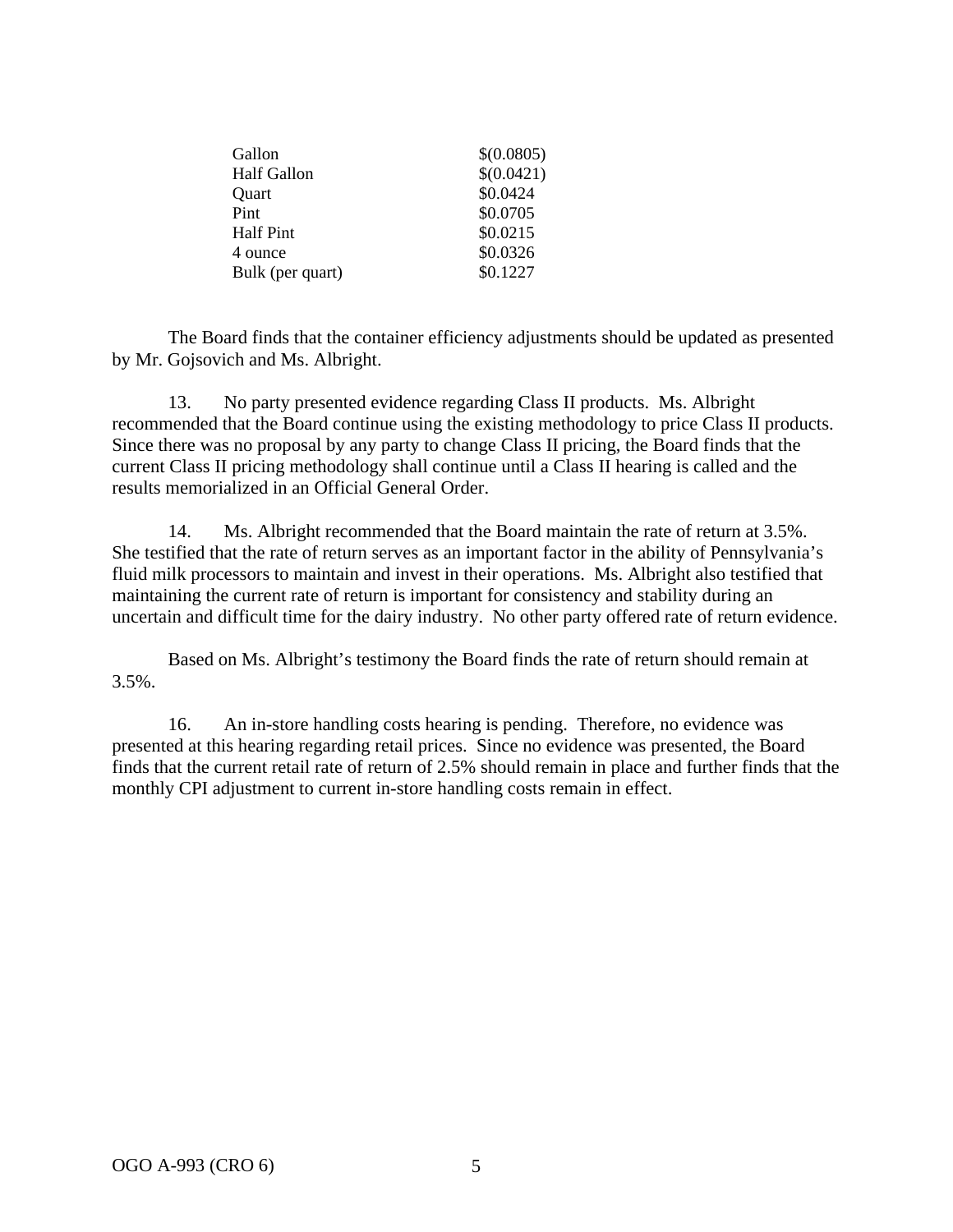II. CONCLUSIONS OF LAW

1. The March 2, 2022, cost replacement hearing for Milk Marketing Area No. 1 was held pursuant to authority granted to the Board in section 801 of the Milk Marketing Law (Law), 31 P.S. § 700j-801.

2. The hearing was held following adequate notice, and all interested persons were given a reasonable opportunity to be heard.

3. The cross-section used to establish dealer costs met the requirement of representativeness of section 801 of the Law.

4. In establishing the attached order, the Board has considered the entire record and has concluded that the adoption of this order is supported by a preponderance of the evidence and is reasonable and appropriate under section 801 of the Law, subject to any revisions or amendments the Board may make in the manner set forth in the Law.

PENNSYLVANIA MILK MARKETING BOARD

\_\_\_\_\_\_\_\_\_\_\_\_\_\_\_\_\_\_\_\_\_\_\_\_\_\_\_\_\_\_\_\_\_\_\_\_\_\_\_\_\_\_

\_\_\_\_\_\_\_\_\_\_\_\_\_\_\_\_\_\_\_\_\_\_\_\_\_\_\_\_\_\_\_\_\_\_\_\_\_\_\_\_\_\_

\_\_\_\_\_\_\_\_\_\_\_\_\_\_\_\_\_\_\_\_\_\_\_\_\_\_\_\_\_\_\_\_\_\_\_\_\_\_\_\_\_\_

Robert N. Barley, Chairman

James A. Van Blarcom, Member

Kristi R. Kassimer, Consumer Member

Date: April 6, 2022

IF YOU REQUIRE THIS INFORMATION IN AN ALTERNATE FORMAT, PLEASE CALL (717) 787-4194 OR 1-800-654-5984 (PA RELAY SERVICE FOR TDD USERS).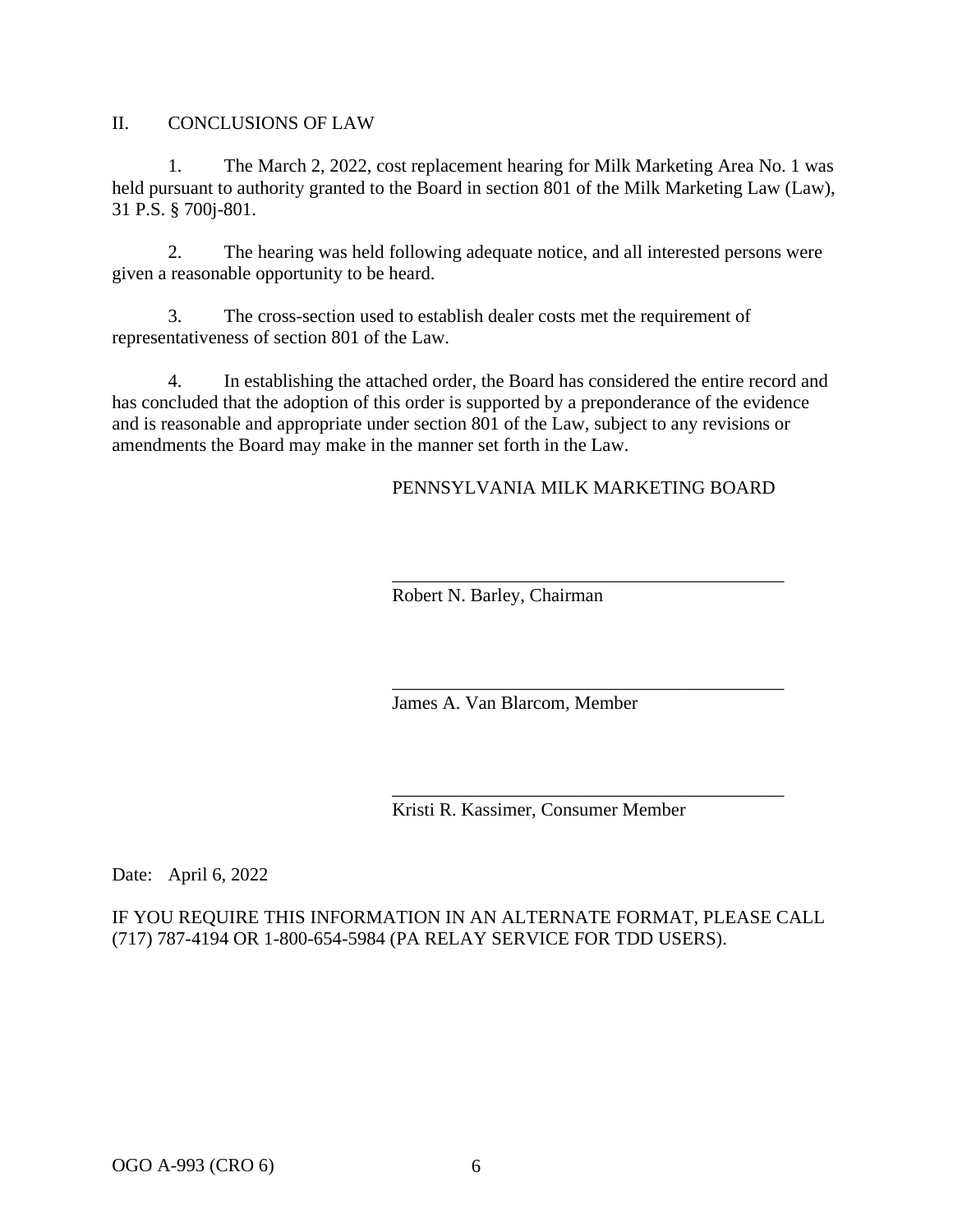# **Update of Diesel Fuel Costs from YEAR 2020 to OCTOBER 2021 Diesel Fuel Costs Adjustment**

| 8. Change in Diesel Fuel Costs per Delivery Point (Line $6 \div$ Line 7)               | \$<br>0.0028    |
|----------------------------------------------------------------------------------------|-----------------|
| 7. Weighted Delivery Points - YEAR 2020                                                | 147,748,856     |
| 6. Change in Diesel Fuel Costs from YEAR 2020 to OCTOBER 2021<br>$(Line 5 - Line 1)$   | \$<br>411,543   |
| 5. Presumed Diesel Fuel Costs - OCTOBER 2021<br>$((Line 1 X Line 4) + Line 1)$         | \$<br>1,661,315 |
| $((Line 3 - Line 2) \div Line 2)$<br>4. Percent Change In Diesel Fuel Price per Gallon | 32.93%          |
| 3. On-Highway Diesel Price per Gallon - OCTOBER 2021 (1)                               | \$<br>3.730     |
| 2. Average On-Highway Diesel Price per Gallon - YEAR 2020 (1)                          | \$<br>2.806     |
| 1. Weighted Diesel Fuel Costs - YEAR 2020                                              | \$<br>1,249,772 |

Footnote:

1. Source: 'Weekly Retail On-Highway Diesel Prices' per Energy Information Administration website. web address = https://www.eia.gov/dnav/pet/pet\_pri\_gnd\_dcus\_r1y\_w.htm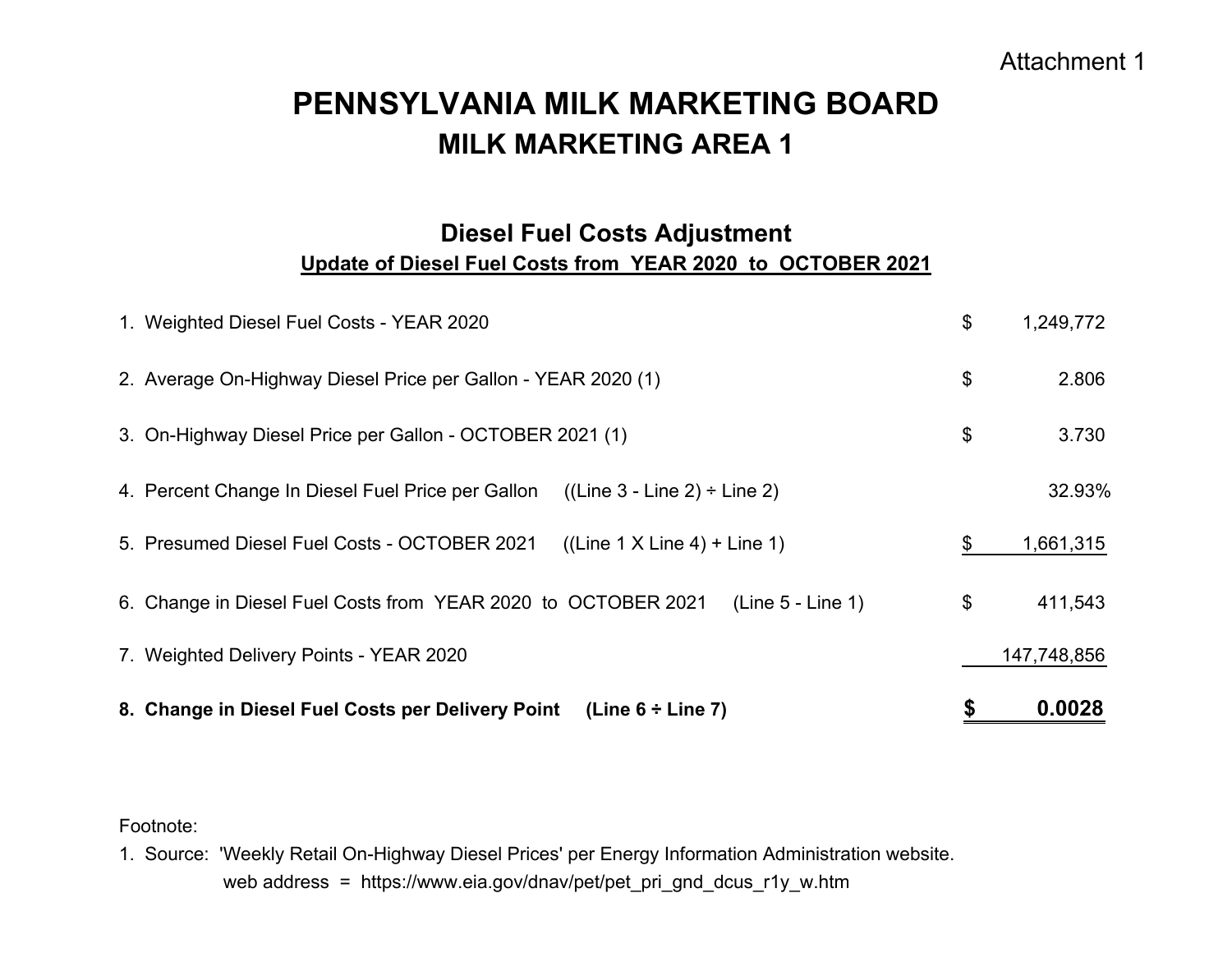# **Update of Heating Fuel Costs from YEAR 2020 to AUGUST 2021 Heating Fuel Costs Adjustment**

| 8. Change in Heating Fuel Costs per S&P Point<br>(Line $6 \div$ Line 7)              | (0.0001)      |
|--------------------------------------------------------------------------------------|---------------|
| 7. Weighted Standardization & Pasteurization (S&P) Points - YEAR 2020                | 120,284,491   |
| 6. Change in Heating Fuel Costs from YEAR 2020 to AUGUST 2021<br>$(Line 5 - Line 1)$ | \$<br>(6,907) |
| 5. Presumed Heating Fuel Costs - AUGUST 2021 ((Line 1 X Line 4) + Line 1)            | \$<br>127,729 |
| 4. Percent Change In Natural Gas Price $((Line 3 - Line 2) \div Line 2)$             | $-5.13%$      |
| 3. Pennsylvania Average Natural Gas Price - Industrial - AUGUST 2021 (1)             | \$<br>7.58    |
| 2. Pennsylvania Average Natural Gas Price - Industrial - YEAR 2020 (1)               | \$<br>7.99    |
| 1. Weighted Heating Fuel Costs - YEAR 2020                                           | \$<br>134,636 |

Footnote:

1. Source: Pennsylvania Natural Gas Industrial Price per Energy Information Administration website. web address = http://tonto.eia.doe.gov/dnav/ng/hist/n3035pa3m.htm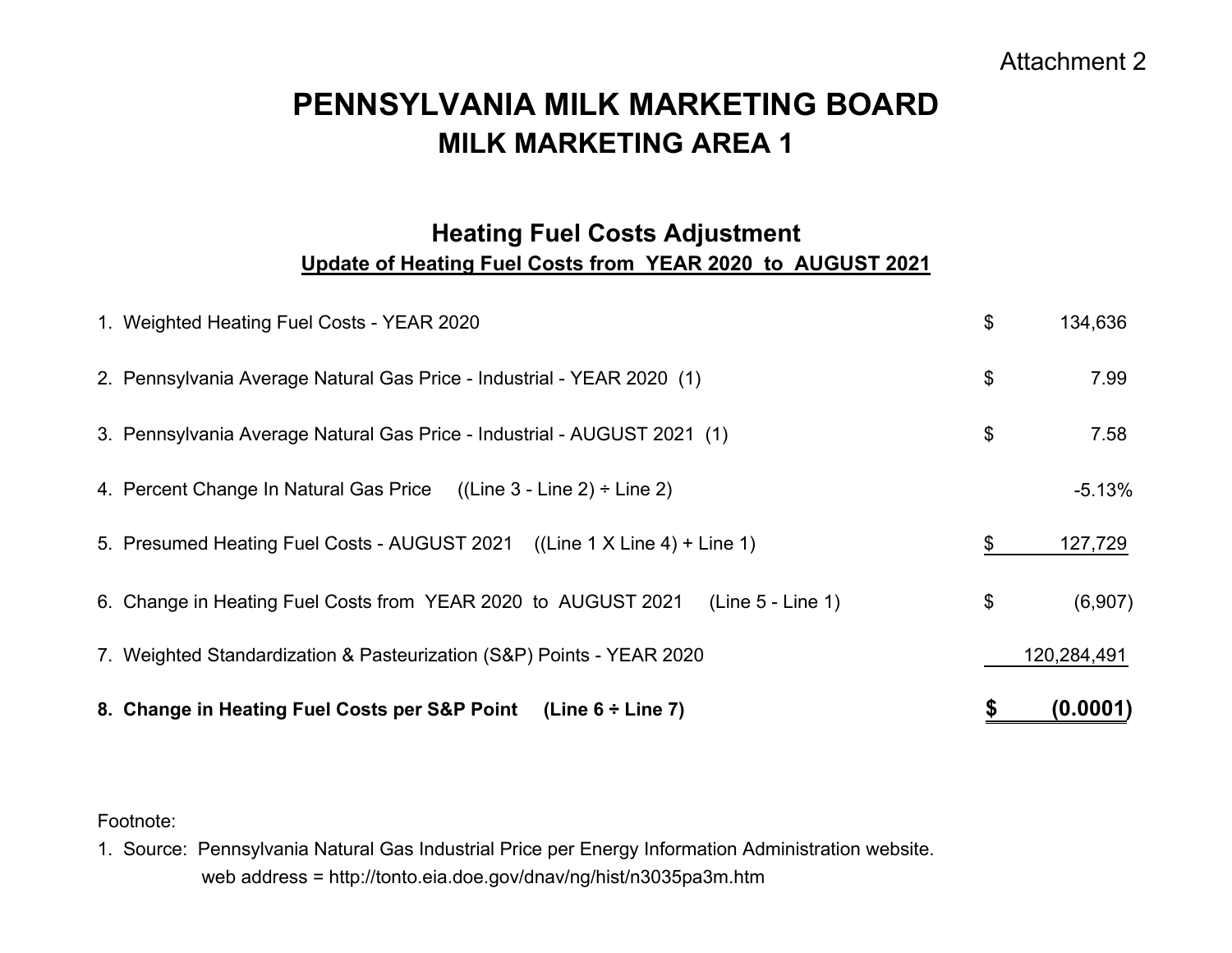Attachment 3

#### **MILK MARKETING AREA 1PENNSYLVANIA MILK MARKETING BOARD**

#### **DECEMBER 2021 MILK COSTS MILK COSTS BEFORE PACKAGING**

|                       | Class I |
|-----------------------|---------|
| <b>ISkim Rate</b>     | 16.99   |
| <b>Butterfat Rate</b> | 2.1618  |

|                |                                  | A          | в                |              | D             |                  |                        | G                |          |                        |                  |                       |
|----------------|----------------------------------|------------|------------------|--------------|---------------|------------------|------------------------|------------------|----------|------------------------|------------------|-----------------------|
|                |                                  |            |                  | $(B \div A)$ | $(A - B)$     | (BF Rate)<br>(BX | $(D \times$ Skim Rate) | $(E + F)$        | (G ÷ A)  | (EX. 4)                | (EX. 5)          | $(H + I + J)$         |
|                | Product                          | Product    | <b>Butterfat</b> |              | <b>Skim</b>   | <b>Butterfat</b> | Skim                   | Total            | Cost per | Ingredient             | <b>Bulk Sale</b> | Total                 |
|                | <b>Description</b>               | Pounds     | Pounds           | Percentage   | Pounds        | Value            | Value                  | Value            | Pound    | Cost                   | (Profit)/Loss    | <b>Cost per Pound</b> |
|                |                                  |            |                  |              |               |                  |                        |                  |          |                        |                  |                       |
|                | <b>Standard (Whole) Milk</b>     | 67,016,316 | 2,200,701        | 3.2838%      | 64.815.615    | 4.757.475        | 11,012,173 \$          | 15,769,648 \$    | 0.2353   |                        | 0.0076           | 0.2429                |
|                | Reduced Fat (2%) Milk            | 44,626,737 | 871,434          | 1.9527%      | 43,755,303    | 1,883,866        | 7,434,026              | $9,317,892$ \$   | 0.2088   | 0.0002                 | 0.0076           | 0.2166                |
|                | Low Fat (1%) Milk                | 23,350,303 | 225,528          | 0.9658%      | 23.124.775 \$ | 487,546          | $3,928,899$ \$         | $4.416.445$ \ \$ | 0.1891   | 0.0002                 | 0.0076           | 0.1969                |
| $\overline{ }$ | Non Fat (Skim) Milk              | 12,429,025 | 12,882           | 0.1036%      | 12.416.143    | 27,848           | $2,109,503$ \$         | 2,137,351        | 0.1720   | 0.0003                 | 0.0076           | 0.1799                |
|                | <b>Flavored Milk</b>             | 942.050    | 30,611           | 3.2494%      | $911.439$ \$  | 66,175           | 154,853 \$             | 221,028 \$       | 0.2346   | 0.0365                 | 0.0076           | 0.2787                |
|                | <b>Flavored Reduced Fat Milk</b> | 7.720.968  | 70,411           | 0.9119%      | 7.650.557     | 152.214          | 1.299.830              | 1.452.044        | 0.1881   | 0.0449                 | 0.0076           | 0.2406                |
|                | <b>Flavored NONFAT Milk</b>      | 5,614,352  | 5,141            | 0.0916%      | 5,609,21      | 11.114           | 953,005 \$             | $964,119$ \$     | 0.1717   | 0.0337                 | 0.0076           | 0.2130                |
|                | <b>Buttermilk</b>                | 1,036,289  | 20,495           | 1.9777%      | 1.015.794     | 44,306           | $172,583$ \$           | $216.889$ \ \$   | 0.2093   | 0.0048                 | 0.0076           | 0.2217                |
|                | Egg Nog                          | 135,021    | 9,505            | 7.0396%      | $125,516$ \$  | 20,548           | 21,325                 | 41,873 \$        | 0.3101   | $0.1135$ $\frac{1}{3}$ | 0.0076           | 0.4312                |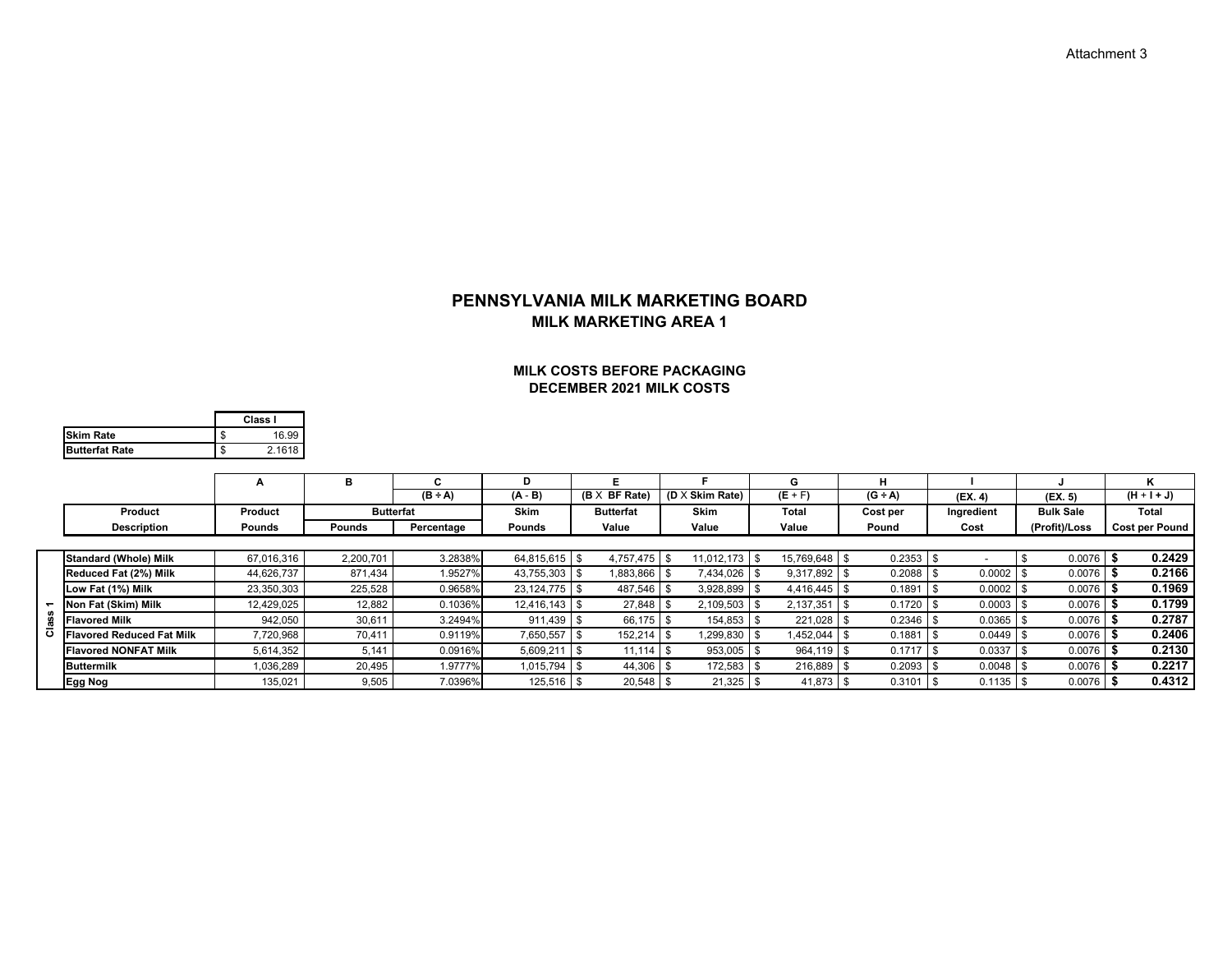#### **WHOLESALE PRICE BUILDUPDECEMBER 2021 MILK PRICES**

|                       |                       |                | A           |                | в                  |                  | C                            |           | D                        |            | Е          |               | F                     |               | G         |      | н           |                    | п                         |                | $\mathbf{I}$     |              | ĸ         | L                 |           | M          |
|-----------------------|-----------------------|----------------|-------------|----------------|--------------------|------------------|------------------------------|-----------|--------------------------|------------|------------|---------------|-----------------------|---------------|-----------|------|-------------|--------------------|---------------------------|----------------|------------------|--------------|-----------|-------------------|-----------|------------|
|                       |                       |                | EX. 6       |                | EX. 3              |                  | EXS. 7, 8 & 9 <sup>(1)</sup> |           | EX. 10                   |            | EX. 2      |               | (A+B+C+D+E)           |               |           |      | $(F + G)$   |                    |                           |                |                  |              | (H+I+J)   |                   |           | $(K - L)$  |
|                       |                       |                |             |                |                    |                  | Cost Update &                |           | Container                |            |            |               |                       |               |           |      |             |                    | Less:                     |                | Plus:            |              | Proposed  | Current           |           |            |
|                       | Container             |                | <b>Milk</b> |                | Container          |                  | <b>Energy Add-On</b>         |           | <b>Efficiency</b>        |            | Processing |               | Average               |               | Profit at |      | Price with  |                    | Average                   |                | <b>High Cost</b> |              | Wholesale | Wholesale         |           | Increase   |
|                       | <b>Size</b>           |                | Cost        |                | Cost               |                  | <b>Adjustments</b>           |           | Adjustment               |            | Cost       |               | <b>Delivered Cost</b> |               | 3.50%     |      | Profit      |                    | <b>Delivery</b>           |                | Delivery         |              | Price     | Price             |           | (Decrease) |
|                       |                       |                |             |                |                    |                  |                              |           |                          |            |            |               |                       |               |           |      |             |                    |                           |                |                  |              |           |                   |           |            |
|                       | <b>GALLON</b>         | \$             | 2.0889      | \$             | 0.2660             | \$               | $(0.0172)$ \$                |           | $(0.0805)$ \$            |            | 1.4100     | $\mathfrak s$ | 3.6672                | \$            | 0.1330    | l \$ | $3.8002$ \$ |                    | $(0.5068)$ \$             |                | 1.0552           | \$           | 4.3486    | \$<br>4.3322      | \$        | 0.0164     |
|                       | 1/2 GALLON            | \$             | 1.0445      | \$             | 0.1954             | \$               | (0.0086)                     | \$        | (0.0421)                 | \$         | 0.7050     | \$            | 1.8942                | \$            | 0.0687    | \$   | 1.9629      | \$                 | (0.2534)                  | \$             | 0.5276           |              | 2.2371    | \$<br>2.2151      | \$        | 0.0220     |
| STANDARD (WHOLE)      | QUART                 | \$             | 0.5222      | \$             | 0.1816             | \$               | (0.0043)                     |           | 0.0424                   | \$         | 0.3525     | \$            | 1.0944                | \$            | 0.0397    | \$   | 1.1341      | \$                 | (0.1267)                  | Ŝ              | 0.2638           | \$           | 1.2712    | \$<br>1.2502      | \$        | 0.0210     |
|                       | <b>PINT</b>           | \$             | 0.2611      | \$             | 0.1177             | \$               | (0.0022)                     | \$.       | 0.0705                   | \$         | 0.1763     | \$            | 0.6234                | \$            | 0.0226    | \$   | 0.6460      | \$                 | (0.0634)                  | \$             | 0.1319           |              | 0.7145    | \$<br>0.6944      | \$        | 0.0201     |
|                       | <b>12 OUNCE</b>       | \$             | 0.1958      | \$             | 0.036 <sup>4</sup> | \$               | (0.0016)                     | \$        |                          | \$         | 0.1322     | \$            | 0.3625                | \$            | 0.0131    | \$   | 0.3756      | \$                 | (0.0475)                  | ٩.             | 0.0989           |              | 0.4270    | \$<br>0.4247      | \$        | 0.0023     |
|                       | <b>10 OUNCE</b>       | \$             | 0.1632      | \$             | 0.030 <sup>4</sup> | \$               | (0.0013)                     | \$        |                          | \$         | 0.1102     | \$            | 0.3022                | \$            | 0.0110    |      | 0.3132      | \$                 | (0.0396)                  | £              | 0.0824           |              | 0.3560    | \$<br>0.3539      | \$        | 0.0021     |
|                       | 1/2 PINT              | \$             | 0.1306      | \$             | 0.0257             | \$               | $(0.0011)$ \$                |           | 0.0215                   | Ŝ.         | 0.0881     | \$            | 0.2648                | \$            | 0.0096    | \$   | 0.2744      | \$                 | (0.0317)                  | - \$           | 0.0660           |              | 0.3087    | \$<br>$0.3054$ \$ |           | 0.0033     |
|                       | <b>4 OUNCE</b>        | \$.            | 0.0653      | \$             | 0.0247             | \$               | (0.0005)                     | Ŝ.        | 0.0326                   | \$         | 0.0441     | \$            | 0.1662                | \$            | 0.0060    | \$   | 0.1722      | \$                 | (0.0158)                  | \$             | 0.0330           |              | 0.1894    | \$<br>0.1785      | \$        | 0.0109     |
|                       | <b>Bulk per Quart</b> |                | 0.5222      | \$             | 0.0732             | \$               | (0.0043)                     |           | 0.1227                   | \$         | 0.3525     | \$            | 1.0663                | \$            | 0.0387    |      | 1.1050      | \$                 | (0.1267)                  | $\mathbf{f}$   | 0.2638           |              | 1.2421    | \$<br>1.2124      | \$        | 0.0297     |
|                       |                       |                |             |                |                    |                  |                              |           |                          |            |            |               |                       |               |           |      |             |                    |                           |                |                  |              |           |                   |           |            |
|                       | <b>GALLON</b>         | \$             | 1.8671      | \$             | 0.2660             | \$               | (0.0172)                     | S         | (0.0805)                 | \$         | 1.4100     | \$            | 3.4454                | \$            | 0.1250    | \$   | 3.5704      | \$                 | (0.5068)                  | \$             | 1.0552           |              | 4.1188    | \$<br>4.1031      | \$        | 0.0157     |
|                       | 1/2 GALLON            |                | 0.9335      | \$             | 0.1954             | \$               | (0.0086)                     |           | (0.0421)                 | \$         | 0.7050     | \$            | 1.7832                | \$            | 0.0647    |      | 1.8479      | \$                 | (0.2534)                  |                | 0.5276           |              | 2.1221    | \$<br>2.1006      | \$        | 0.0215     |
| REDUCED FAT (2%)      | QUART                 | \$             | 0.4668      | \$             | 0.1816             | \$               | (0.0043)                     | S         | 0.0424                   | \$         | 0.3525     | \$            | 1.0390                | \$            | 0.0377    | \$   | 1.0767      | \$                 | (0.1267)                  | \$             | 0.2638           |              | 1.2138    | \$<br>1.1929      | Ŝ.        | 0.0209     |
|                       | <b>PINT</b>           | \$             | 0.2334      | \$             | 0.1177             | \$               | (0.0022)                     | S         | 0.0705                   | \$         | 0.1763     | \$            | 0.5957                | \$            | 0.0216    | \$   | 0.6173      | \$                 | (0.0634)                  | \$             | 0.1319           |              | 0.6858    | \$<br>0.6658      | Ŝ.        | 0.0200     |
|                       | <b>12 OUNCE</b>       | <b>S</b>       | 0.1750      | $\mathfrak{L}$ | 0.036 <sup>4</sup> | \$               | (0.0016)                     | \$        | $\overline{\phantom{a}}$ | \$         | 0.1322     | \$            | 0.3417                | \$            | 0.0124    |      | 0.3541      | \$                 | (0.0475)                  |                | 0.0989           |              | 0.4055    | \$<br>0.4032      | Ŝ.        | 0.0023     |
|                       | <b>10 OUNCE</b>       |                | 0.1459      | \$             | 0.030 <sup>4</sup> | \$               | (0.0013)                     | \$        |                          | \$         | 0.1102     | \$            | 0.2849                | \$            | 0.0103    |      | 0.2952      | \$                 | (0.0396)                  |                | 0.0824           |              | 0.3380    | \$<br>0.3360      |           | 0.0020     |
|                       | <b>1/2 PINT</b>       | \$             | 0.1167      | \$             | 0.0257             | \$               | (0.0011)                     | S         | 0.0215                   | \$         | 0.0881     | \$            | 0.2509                | \$            | 0.0091    |      | 0.2600      | \$                 | (0.0317)                  | $\mathbf{f}$   | 0.0660           |              | 0.2943    | \$<br>0.2910      | \$        | 0.0033     |
|                       | <b>4 OUNCE</b>        |                | 0.0583      | \$             | 0.0247             | \$               | (0.0005)                     |           | 0.0326                   | \$.        | 0.0441     | \$            | 0.1592                | \$            | 0.0058    |      | 0.1650      | \$                 | (0.0158)                  | £              | 0.0330           |              | 0.1822    | \$<br>0.1714      | Ŝ.        | 0.0108     |
|                       | <b>Bulk per Quart</b> | \$             | 0.4668      | \$             | 0.0732             | \$               | (0.0043)                     | Ŝ.        | 0.1227                   | \$         | 0.3525     | $\mathbb{S}$  | 1.0109                | \$            | 0.0367    | \$   | 1.0476      | \$                 | (0.1267)                  | \$             | 0.2638           |              | 1.1847    | \$<br>1.1551      | Ŝ.        | 0.0296     |
|                       |                       |                |             |                |                    |                  |                              |           |                          |            |            |               |                       |               |           |      |             |                    |                           |                |                  |              |           |                   |           |            |
|                       | <b>GALLON</b>         | Ŝ.             | 1.6973      | \$             | 0.2660             | \$               | (0.0172)                     | .q        | $(0.0805)$ \$            |            | 1.4100     | \$            | 3.2756                | \$            | 0.1188    | - \$ | 3.3944      | - \$               | (0.5068)                  | -9             | 1.0552           |              | 3.9428    | \$<br>3.9254      | Ŝ.        | 0.0174     |
|                       | 1/2 GALLON            | \$             | 0.8486      | \$             | 0.1954             | \$               | (0.0086)                     | \$        | (0.0421)                 | \$         | 0.7050     | $\mathbb{S}$  | 1.6983                | \$            | 0.0616    | \$   | 1.7599      | \$                 | (0.2534)                  | \$             | 0.5276           |              | 2.0341    | \$<br>2.0117      | \$        | 0.0224     |
|                       | <b>QUART</b>          | \$             | 0.4243      | \$             | 0.1816             | \$               | (0.0043)                     |           | 0.0424                   | \$         | 0.3525     | \$            | 0.9965                | \$            | 0.0361    |      | 1.0326      | \$                 | (0.1267)                  | $\mathfrak{L}$ | 0.2638           |              | 1.1697    | \$<br>1.1484      | \$        | 0.0213     |
| LOW FAT (1%)          | <b>PINT</b>           |                | 0.2122      | \$             | 0.1177             | \$               | (0.0022)                     | S         | 0.0705                   | \$         | 0.1763     | \$            | 0.5745                | \$            | 0.0208    |      | 0.5953      | \$                 | (0.0634)                  | £              | 0.1319           |              | 0.6638    | \$<br>0.6435      | \$        | 0.0203     |
|                       | <b>12 OUNCE</b>       | $\mathfrak{R}$ | 0.1591      | \$             | 0.036 <sup>4</sup> | \$               | (0.0016)                     | Ŝ.        | $\sim$                   | \$         | 0.1322     | \$            | 0.3258                | \$            | 0.0118    |      | 0.3376      | \$                 | (0.0475)                  | \$             | 0.0989           |              | 0.3890    | \$<br>0.3865      | Ŝ.        | 0.0025     |
|                       | <b>10 OUNCE</b>       |                | 0.1326      | \$             | 0.0301             | \$               | (0.0013)                     | \$        | $\overline{a}$           | \$         | 0.1102     | \$            | 0.2716                | \$            | 0.0099    | \$   | 0.2815      | $\mathbf{\hat{s}}$ | (0.0396)                  | -9             | 0.0824           |              | 0.3243    | \$<br>0.3221      | <b>S</b>  | 0.0022     |
|                       | 1/2 PINT              |                | 0.1061      | \$             | 0.0257             | \$               | (0.0011)                     | S         | 0.0215                   | \$         | 0.0881     | \$            | 0.2403                | \$            | 0.0087    | £.   | 0.2490      | \$                 | (0.0317)                  | £              | 0.0660           |              | 0.2833    | \$<br>0.2799      | Ŝ.        | 0.0034     |
|                       | <b>4 OUNCE</b>        | \$             | 0.0530      | \$             | 0.0247             | \$               | (0.0005)                     | \$        | 0.0326                   | \$         | 0.0441     | \$            | 0.1539                | \$            | 0.0056    | \$   | 0.1595      | \$                 | (0.0158)                  | \$             | 0.0330           |              | 0.1767    | \$<br>0.1659      | Ŝ.        | 0.0108     |
|                       | <b>Bulk per Quart</b> | \$             | 0.4243      | \$             | 0.0732             | \$               | (0.0043)                     | -S        | 0.1227                   | Ŝ.         | 0.3525     | \$            | 0.9684                | \$            | 0.0351    | \$   | 1.0035      | \$                 | (0.1267)                  | - \$           | 0.2638           | \$           | 1.1406    | \$<br>1.1107      | Ŝ.        | 0.0299     |
|                       |                       |                |             |                |                    |                  |                              |           |                          |            |            |               |                       |               |           |      |             |                    |                           |                |                  |              |           |                   |           |            |
|                       | <b>GALLON</b>         | \$             | 1.5525      | \$             | 0.2660             | \$               | $(0.0172)$ \$                |           | $(0.0805)$ \$            |            | 1.4100     | \$            | 3.1308                | \$            | 0.1136    | - \$ | 3.2444      | -\$                | (0.5068)                  | -\$            | 1.0552           |              | 3.7928    | \$<br>3.7790      | \$        | 0.0138     |
|                       | 1/2 GALLON            |                | 0.7763      | \$             | 0.1954             | \$               | (0.0086)                     |           | (0.0421)                 | Ŝ.         | 0.7050     | $\mathbb{S}$  | 1.6260                | \$            | 0.0590    |      | 1.6850      | \$                 | (0.2534)                  | \$             | 0.5276           |              | 1.9592    | \$<br>1.9384      | Ŝ.        | 0.0208     |
|                       | <b>QUART</b>          |                | 0.3881      | \$             | 0.1816             | \$               | (0.0043)                     |           | 0.0424                   | \$         | 0.3525     | \$            | 0.9603                | \$            | 0.0348    |      | 0.9951      | \$                 | (0.1267)                  | £              | 0.2638           |              | 1.1322    | \$<br>1.1118      | Ŝ.        | 0.0204     |
|                       | <b>PINT</b>           |                | 0.1941      | \$             | 0.1177             | \$               | (0.0022)                     | S         | 0.0705                   | \$         | 0.1763     | \$            | 0.5564                | \$            | 0.0202    |      | 0.5766      | \$                 | (0.0634)                  | £              | 0.1319           |              | 0.6451    | \$<br>0.6253      |           | 0.0198     |
| <b>NON FAT (SKIM)</b> | <b>12 OUNCE</b>       |                | 0.1456      | \$             | 0.036 <sup>4</sup> | \$               | (0.0016)                     | S         | $\overline{\phantom{a}}$ | \$         | 0.1322     | \$            | 0.3123                | \$            | 0.0113    |      | 0.3236      | \$                 | (0.0475)                  |                | 0.0989           |              | 0.3750    | \$<br>0.3727      | \$        | 0.0023     |
|                       | <b>10 OUNCE</b>       | \$             | 0.1213      | $\mathfrak s$  | 0.0301             | \$               | (0.0013)                     | <b>\$</b> | $\overline{a}$           | \$         | 0.1102     | \$            | 0.2603                | \$            | 0.0094    | \$   | 0.2697      | \$                 | (0.0396)                  | \$             | 0.0824           | $\mathbf{s}$ | 0.3125    | \$<br>0.3107      | <b>\$</b> | 0.0018     |
|                       | 1/2 PINT              |                | 0.0970      | \$             | 0.0257             | \$               | (0.0011)                     | \$        | 0.0215                   | \$         | 0.0881     | \$            | 0.2312                | \$            | 0.0084    |      | 0.2396      | \$                 | (0.0317)                  |                | 0.0660           |              | 0.2739    | \$<br>0.2708      |           | 0.0031     |
|                       | <b>4 OUNCE</b>        |                | 0.0485      | \$             | 0.0247             |                  |                              |           |                          | \$         | 0.0441     | \$            |                       | \$            | 0.0054    |      | 0.1548      | \$                 |                           |                | 0.0330           |              | 0.1720    | \$<br>0.1612      |           | 0.0108     |
|                       | <b>Bulk per Quart</b> |                | 0.3881      | \$             | 0.0732             | \$<br>$\sqrt{3}$ | (0.0005)<br>$(0.0043)$ \$    |           | 0.0326<br>0.1227         | $\sqrt{s}$ | 0.3525     | $\mathfrak s$ | 0.1494<br>0.9322      | $\mathsf{\$}$ | 0.0338    | l s  | 0.9660      | \$                 | (0.0158)<br>$(0.1267)$ \$ | £              | $0.2638$ \$      |              | 1.1031    | \$<br>1.0741      | \$<br>\$  | 0.0290     |
|                       |                       |                |             |                |                    |                  |                              |           |                          |            |            |               |                       |               |           |      |             |                    |                           |                |                  |              |           |                   |           |            |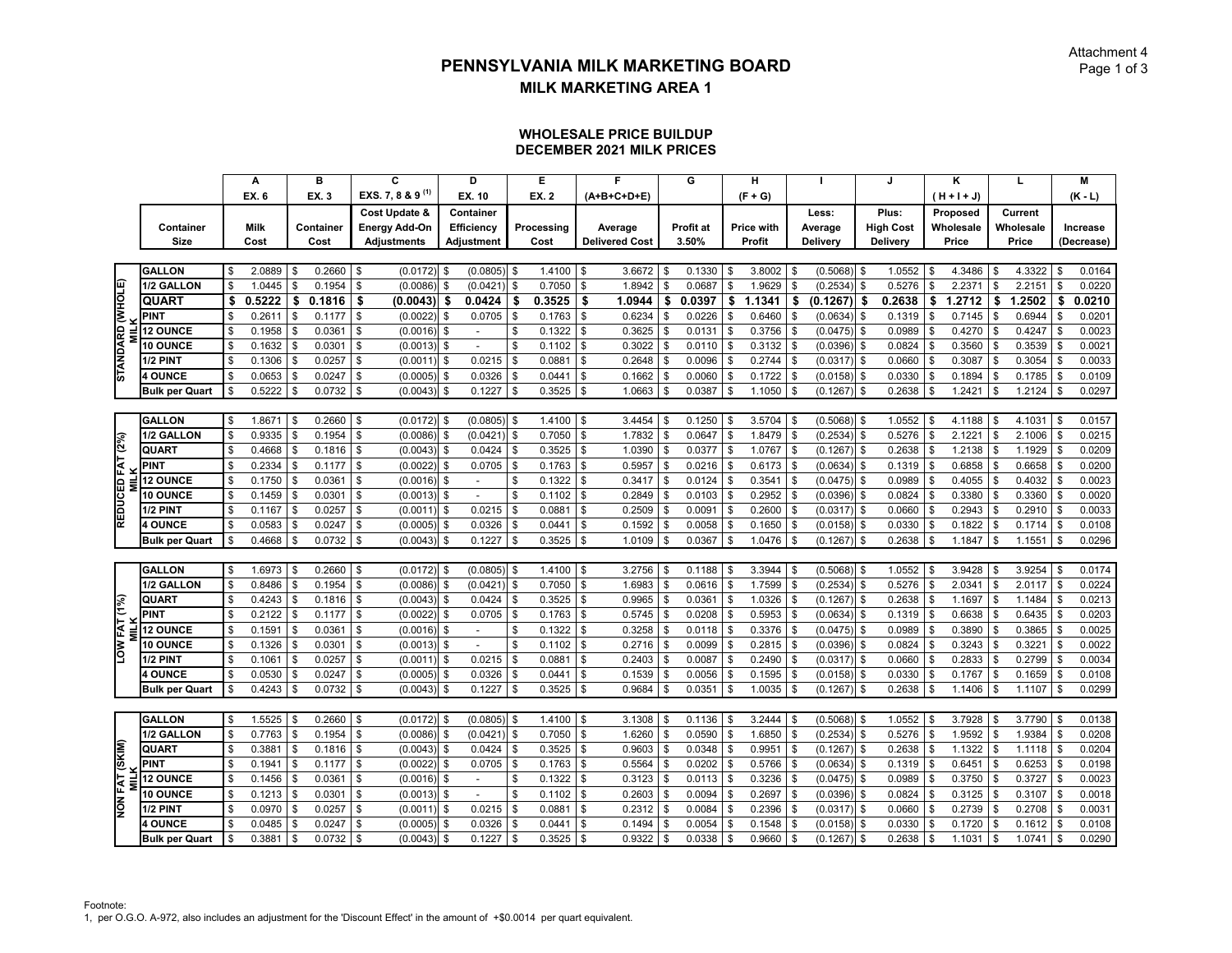#### **WHOLESALE PRICE BUILDUPDECEMBER 2021 MILK PRICES**

|                   |                       | А            |                | в            |              | C                            |          | D                        |                    | E            |               | F                     | G            |              | н                 |                     |          | J                |      | K             |              | L         |      | M          |
|-------------------|-----------------------|--------------|----------------|--------------|--------------|------------------------------|----------|--------------------------|--------------------|--------------|---------------|-----------------------|--------------|--------------|-------------------|---------------------|----------|------------------|------|---------------|--------------|-----------|------|------------|
|                   |                       | EX. 6        |                | <b>EX. 3</b> |              | EXS. 7, 8 & 9 <sup>(1)</sup> |          | EX. 10                   |                    | <b>EX. 2</b> |               | (A+B+C+D+E)           |              |              | $(F + G)$         |                     |          |                  |      | $(H + H + J)$ |              |           |      | $(K - L)$  |
|                   |                       |              |                |              |              | Cost Update &                |          | Container                |                    |              |               |                       |              |              |                   | Less:               |          | Plus:            |      | Proposed      |              | Current   |      |            |
|                   | Container             | <b>Milk</b>  |                | Container    |              | <b>Energy Add-On</b>         |          | <b>Efficiency</b>        |                    | Processing   |               | Average               | Profit at    |              | <b>Price with</b> | Average             |          | <b>High Cost</b> |      | Wholesale     |              | Wholesale |      | Increase   |
|                   | Size                  | Cost         |                | Cost         |              | <b>Adjustments</b>           |          | Adjustment               |                    | Cost         |               | <b>Delivered Cost</b> | 3.50%        |              | Profit            | Delivery            |          | Delivery         |      | Price         |              | Price     |      | (Decrease) |
|                   |                       |              |                |              |              |                              |          |                          |                    |              |               |                       |              |              |                   |                     |          |                  |      |               |              |           |      |            |
|                   | <b>GALLON</b>         | \$<br>2.2296 | \$             | 0.2660       | \$           | $(0.0172)$ \$                |          | $(0.0805)$ \$            |                    | $1.4100$ \$  |               | 3.8079                | \$<br>0.1381 | S.           | $3.9460$ \$       | $(0.5068)$ \$       |          | 1.0552           |      | 4.4944        | \$           | 4.4738    | \$   | 0.0206     |
|                   | 1/2 GALLON            | \$<br>1.1148 | $\mathfrak s$  | 0.1954       | \$           | (0.0086)                     | \$       | (0.0421)                 | \$                 | 0.7050       | \$            | 1.9645                | \$<br>0.0713 |              | 2.0358            | \$<br>(0.2534)      | \$       | 0.5276           |      | 2.3100        | \$           | 2.2859    | \$   | 0.0241     |
| FLAVORED MILK     | QUART                 | \$<br>0.5574 | \$             | 0.1816       | \$           | (0.0043)                     | \$       | 0.0424                   |                    | 0.3525       | \$            | 1.1296                | \$<br>0.0410 |              | 1.1706            | \$<br>(0.1267)      | \$       | 0.2638           |      | 1.3077        | \$           | 1.2855    | \$   | 0.0222     |
|                   | <b>PINT</b>           | \$<br>0.2787 | \$             | 0.1177       | \$           | (0.0022)                     | \$       | 0.0705                   | -S                 | 0.1763       | $\frac{1}{2}$ | 0.6410                | \$<br>0.0232 |              | 0.6642            | \$<br>(0.0634)      | \$       | 0.1319           |      | 0.7327        | \$           | 0.7121    | \$   | 0.0206     |
|                   | 12 OUNCE              | \$<br>0.2090 | $\mathfrak s$  | 0.0361       | \$           | (0.0016)                     | \$       |                          | \$                 | 0.1322       | \$            | 0.3757                | \$<br>0.0136 |              | 0.3893            | \$<br>(0.0475)      | \$       | 0.0989           |      | 0.4407        | \$           | 0.4379    | \$   | 0.0028     |
|                   | 10 OUNCE              | \$<br>0.1742 | \$             | 0.0301       | \$           | (0.0013)                     | \$       |                          |                    | 0.1102       | \$            | 0.3132                | \$<br>0.0114 |              | 0.3246            | \$<br>(0.0396)      | \$       | 0.0824           |      | 0.3674        | \$           | 0.3650    | -S   | 0.0024     |
|                   | 1/2 PINT              | \$<br>0.1394 | \$             | 0.0257       | \$           | $(0.0011)$ \$                |          | 0.0215                   | \$                 | 0.0881       | \$            | 0.2736                | \$<br>0.0099 |              | 0.2835            | \$<br>$(0.0317)$ \$ |          | 0.0660           |      | 0.3178        | \$           | 0.3142    | \$   | 0.0036     |
|                   | <b>4 OUNCE</b>        | \$<br>0.0697 | $\mathfrak s$  | 0.0247       | \$           | (0.0005)                     | \$       | 0.0326                   |                    | 0.0441       | \$            | 0.1706                | \$<br>0.0062 |              | 0.1768            | \$<br>(0.0158)      | \$       | 0.0330           |      | 0.1940        | \$           | 0.1830    | \$   | 0.0110     |
|                   | <b>Bulk per Quart</b> | \$<br>0.5574 | $\mathfrak s$  | 0.0732       | \$           | (0.0043)                     | \$       | 0.1227                   |                    | 0.3525       | \$            | 1.1015                | \$<br>0.0400 |              | 1.1415            | \$<br>(0.1267)      | \$       | 0.2638           |      | 1.2786        | \$           | 1.2478    | \$   | 0.0308     |
|                   |                       |              |                |              |              |                              |          |                          |                    |              |               |                       |              |              |                   |                     |          |                  |      |               |              |           |      |            |
|                   | <b>GALLON</b>         | \$<br>1.9248 | \$             | 0.2660       | \$           | $(0.0172)$ \$                |          | (0.0805)                 | l \$               | 1.4100       | \$            | 3.5031                | \$<br>0.1271 | \$           | 3.6302            | \$<br>$(0.5068)$ \$ |          | 1.0552           |      | 4.1786        | \$           | 4.0908    | \$   | 0.0878     |
|                   | 1/2 GALLON            | \$<br>0.9624 | \$             | 0.1954       | \$           | (0.0086)                     | Ŝ        | (0.0421)                 |                    | 0.7050       | \$            | 1.8121                | 0.0657       |              | 1.8778            | \$<br>(0.2534)      | \$       | 0.5276           |      | 2.1520        | \$           | 2.0944    | \$   | 0.0576     |
|                   | <b>QUART</b>          | \$<br>0.4812 | $\mathfrak s$  | 0.1816       | \$           | (0.0043)                     | <b>S</b> | 0.0424                   |                    | 0.3525       | \$            | 1.0534                | \$<br>0.0382 |              | 1.0916            | \$<br>(0.1267)      | \$       | 0.2638           |      | 1.2287        | \$           | 1.1897    | \$   | 0.0390     |
|                   | <b>PINT</b>           | \$<br>0.2406 | \$             | 0.1177       | \$           | (0.0022)                     | \$       | 0.0705                   |                    | 0.1763       | \$            | 0.6029                | \$<br>0.0219 |              | 0.6248            | \$<br>(0.0634)      | \$       | 0.1319           |      | 0.6933        | \$.          | 0.6643    | Ŝ.   | 0.0290     |
| <b>AVORED</b>     | <b>12 OUNCE</b>       | \$<br>0.1805 | \$             | 0.0361       | \$           | (0.0016)                     | \$       |                          |                    | 0.1322       | \$            | 0.3472                | \$<br>0.0126 |              | 0.3598            | \$<br>(0.0475)      | \$       | 0.0989           |      | 0.4112        | \$           | 0.4021    | \$   | 0.0091     |
|                   | 10 OUNCE              | \$<br>0.1504 | \$             | 0.0301       | \$           | $(0.0013)$ \$                |          | $\sim$                   |                    | 0.1102       | \$            | 0.2894                | \$<br>0.0105 |              | 0.2999            | \$<br>(0.0396)      | \$       | 0.0824           |      | 0.3427        | \$           | 0.3350    | Ŝ.   | 0.0077     |
| ನ                 | 1/2 PINT              | \$<br>0.1203 | \$             | 0.0257       | \$           | (0.0011)                     | <b>S</b> | 0.0215                   | - \$               | 0.0881       | \$            | 0.2545                | \$<br>0.0092 |              | 0.2637            | \$<br>(0.0317)      | \$       | 0.0660           |      | 0.2980        | \$           | 0.2903    | \$   | 0.0077     |
|                   | <b>4 OUNCE</b>        | \$<br>0.0602 | \$             | 0.0247       | \$           | (0.0005)                     | Ŝ        | 0.0326                   |                    | 0.0441       | \$            | 0.1611                | \$<br>0.0058 |              | 0.1669            | \$<br>(0.0158)      | \$       | 0.0330           |      | 0.1841        | \$           | 0.1711    | \$   | 0.0130     |
|                   | <b>Bulk per Quart</b> | \$<br>0.4812 | \$             | 0.0732       | \$           | (0.0043)                     | \$       | 0.1227                   |                    | 0.3525       | \$            | 1.0253                | \$<br>0.0372 |              | 1.0625            | \$<br>(0.1267)      | \$       | 0.2638           |      | 1.1996        | \$           | 1.1520    | -S   | 0.0476     |
|                   |                       |              |                |              |              |                              |          |                          |                    |              |               |                       |              |              |                   |                     |          |                  |      |               |              |           |      |            |
|                   | <b>GALLON</b>         | \$<br>1.7040 | \$             | 0.2660       | \$           | (0.0172)                     | l \$     | (0.0805)                 | l \$               | 1.4100       | \$            | 3.2823                | \$<br>0.1190 |              | 3.4013            | \$<br>(0.5068)      | - \$     | 1.0552           |      | 3.9497        | \$           | 3.9200    | \$   | 0.0297     |
|                   | 1/2 GALLON            | \$<br>0.8520 | \$             | 0.1954       | \$           | (0.0086)                     | \$       | (0.0421)                 | \$                 | 0.7050       | \$            | 1.7017                | \$<br>0.0617 | \$           | 1.7634            | \$<br>(0.2534)      | \$       | 0.5276           |      | 2.0376        | \$           | 2.0090    | \$   | 0.0286     |
|                   | <b>QUART</b>          | \$<br>0.4260 | \$             | 0.1816       | \$           | (0.0043)                     | \$       | 0.0424                   |                    | 0.3525       | \$            | 0.9982                | \$<br>0.0362 |              | 1.0344            | \$<br>(0.1267)      | - \$     | 0.2638           |      | 1.1715        | \$           | 1.1470    | \$   | 0.0245     |
| ⋾                 | <b>PINT</b>           | \$<br>0.2130 | \$             | 0.1177       | \$           | (0.0022)                     | \$       | 0.0705                   |                    | 0.1763       | \$            | 0.5753                | \$<br>0.0209 |              | 0.5962            | \$<br>(0.0634)      | \$       | 0.1319           |      | 0.6647        | \$           | 0.6429    | \$   | 0.0218     |
|                   | <b>12 OUNCE</b>       | \$<br>0.1598 | \$             | 0.0361       | \$           | $(0.0016)$ \$                |          |                          | \$                 | 0.1322       | \$            | 0.3265                | \$<br>0.0118 | \$.          | 0.3383            | \$<br>(0.0475)      | \$       | 0.0989           |      | 0.3897        | \$           | 0.3860    | -S   | 0.0037     |
| FLAVORED<br>ż     | 10 OUNCE              | \$<br>0.1331 | \$             | 0.0301       | \$           | (0.0013)                     | \$       |                          | $\mathbf{\hat{s}}$ | 0.1102       | \$            | 0.2721                | \$<br>0.0099 |              | 0.2820            | \$<br>(0.0396)      | - \$     | 0.0824           |      | 0.3248        | \$           | 0.3217    | \$   | 0.0031     |
| g,                | 1/2 PINT              | \$<br>0.1065 | \$             | 0.0257       | \$           | (0.0011)                     | \$       | 0.0215                   |                    | 0.0881       | $\mathbb{S}$  | 0.2407                | \$<br>0.0087 |              | 0.2494            | \$<br>(0.0317)      | \$       | 0.0660           |      | 0.2837        | \$           | 0.2796    | Ŝ.   | 0.0041     |
|                   | <b>4 OUNCE</b>        | \$<br>0.0533 | \$             | 0.0247       | \$           | (0.0005)                     | \$       | 0.0326                   | \$                 | 0.0441       | \$            | 0.1542                | \$<br>0.0056 |              | 0.1598            | \$<br>(0.0158)      | \$       | 0.0330           |      | 0.1770        | \$           | 0.1657    | Ŝ.   | 0.0113     |
|                   | <b>Bulk per Quart</b> | \$<br>0.4260 | \$             | 0.0732       | \$           | (0.0043)                     | <b>S</b> | 0.1227                   |                    | 0.3525       | \$            | 0.9701                | \$<br>0.0352 |              | 1.0053            | \$<br>(0.1267)      | - \$     | 0.2638           |      | 1.1424        | \$           | 1.1093    | \$   | 0.0331     |
|                   |                       |              |                |              |              |                              |          |                          |                    |              |               |                       |              |              |                   |                     |          |                  |      |               |              |           |      |            |
|                   | <b>GALLON</b>         | \$<br>1.9111 | \$             | 0.2660       | \$           | $(0.0172)$ \$                |          | $(0.0805)$ \$            |                    | 1.4100       | \$            | 3.4894                | \$<br>0.1266 | - \$         | 3.6160            | \$<br>$(0.5068)$ \$ |          | 1.0552           | - \$ | 4.1644        | \$           | 4.1505    | l \$ | 0.0139     |
|                   | 1/2 GALLON            | \$<br>0.9555 | $\mathbb{S}$   | 0.1954       | $\mathbb{S}$ | (0.0086)                     | - \$     | (0.0421)                 | \$                 | 0.7050       | \$            | 1.8052                | \$<br>0.0655 |              | 1.8707            | \$<br>(0.2534)      | - \$     | 0.5276           |      | 2.1449        | \$           | 2.1243    | l \$ | 0.0206     |
|                   | QUART                 | \$<br>0.4778 | \$             | 0.1816       | \$           | (0.0043)                     | \$       | 0.0424                   |                    | 0.3525       | \$            | 1.0500                | \$<br>0.0381 |              | 1.0881            | \$<br>(0.1267)      | \$       | 0.2638           |      | 1.2252        | \$           | 1.2047    | \$   | 0.0205     |
| <b>BUTTERMILK</b> | <b>PINT</b>           | \$<br>0.2389 | \$             | 0.1177       | \$           | (0.0022)                     | \$       | 0.0705                   | <b>S</b>           | 0.1763       | $\mathbb{S}$  | 0.6012                | \$<br>0.0218 |              | 0.6230            | \$<br>(0.0634)      | \$       | 0.1319           |      | 0.6915        | \$           | 0.6717    | \$   | 0.0198     |
|                   | <b>12 OUNCE</b>       | \$<br>0.1792 | \$             | 0.0361       | \$           | (0.0016)                     | <b>S</b> | $\overline{\phantom{a}}$ | \$                 | 0.1322       | \$            | 0.3459                | \$<br>0.0125 |              | 0.3584            | \$<br>(0.0475)      | \$       | 0.0989           |      | 0.4098        | \$           | 0.4077    | \$   | 0.0021     |
|                   | <b>10 OUNCE</b>       | \$<br>0.1493 | $\mathfrak s$  | 0.0301       | \$           | (0.0013)                     | \$       |                          | \$                 | 0.1102       | \$            | 0.2883                | \$<br>0.0105 |              | 0.2988            | \$<br>(0.0396)      | \$       | 0.0824           |      | 0.3416        | \$           | 0.3397    | \$   | 0.0019     |
|                   | 1/2 PINT              | \$<br>0.1194 | \$             | 0.0257       | \$           | (0.0011)                     | \$       | 0.0215                   |                    | 0.0881       | \$            | 0.2536                | \$<br>0.0092 |              | 0.2628            | \$<br>(0.0317)      | \$       | 0.0660           |      | 0.2971        | \$           | 0.2940    |      | 0.0031     |
|                   | <b>4 OUNCE</b>        | \$<br>0.0597 | \$             | 0.0247       | \$           | (0.0005)                     | \$       | 0.0326                   |                    | 0.0441       | \$            | 0.1606                | \$<br>0.0058 |              | 0.1664            | \$<br>(0.0158)      | \$       | 0.0330           |      | 0.1836        | \$           | 0.1730    | \$   | 0.0106     |
|                   | <b>Bulk per Quart</b> | \$<br>0.4778 | $\mathfrak{S}$ | 0.0732       | \$           | $(0.0043)$ \$                |          | 0.1227                   | <b>S</b>           | $0.3525$ \$  |               | 1.0219                | \$<br>0.0371 | $\mathbf{s}$ | 1.0590            | \$<br>(0.1267)      | <b>S</b> | 0.2638           | \$   | 1.1961        | $\mathbf{s}$ | 1.1669    | \$   | 0.0292     |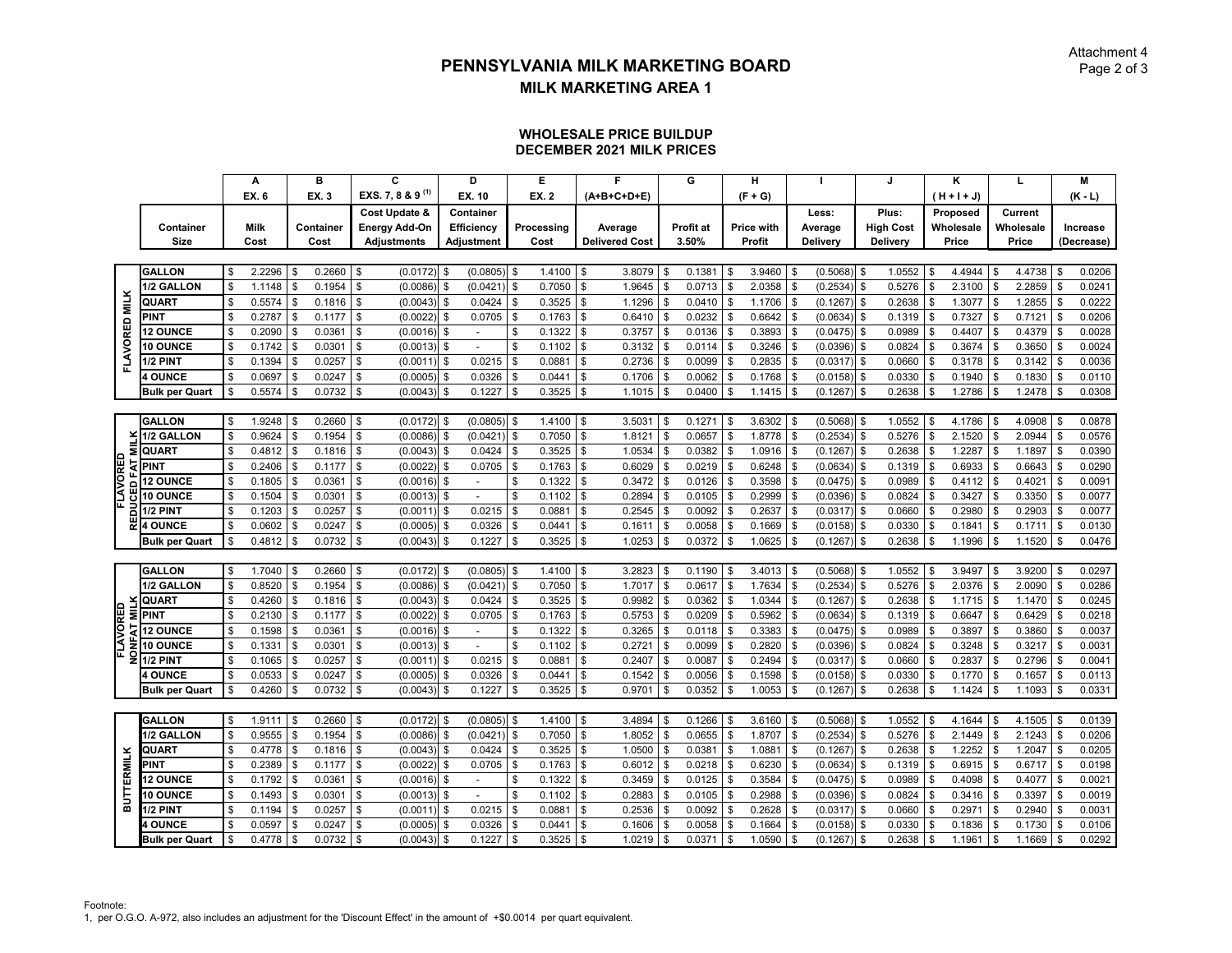Attachment 4 $\mathsf D$  Page 3 of 3

#### **PENNSYLVANIA MILK MARKETING BOARDMILK MARKETING AREA 1**

#### **WHOLESALE PRICE BUILDUPDECEMBER 2021 MILK PRICES**

|            |                       |     | А      |      | в           |     | C                      | D                 | Е            |                       | G         | н                 |    |                 |                  | Κ         |      |           |     | м          |
|------------|-----------------------|-----|--------|------|-------------|-----|------------------------|-------------------|--------------|-----------------------|-----------|-------------------|----|-----------------|------------------|-----------|------|-----------|-----|------------|
|            |                       |     | EX. 6  |      | <b>EX.3</b> |     | EXS. 7, 8 & 9 $^{(1)}$ | EX. 10            | <b>EX. 2</b> | $(A+B+C+D+E)$         |           | $(F + G)$         |    |                 |                  | $(H + H)$ |      |           |     | $(K - L)$  |
|            |                       |     |        |      |             |     | Cost Update &          | Container         |              |                       |           |                   |    | Less:           | Plus:            | Proposed  |      | Current   |     |            |
|            | Container             |     | Milk   |      | Container   |     | <b>Energy Add-On</b>   | <b>Efficiency</b> | Processing   | Average               | Profit at | <b>Price with</b> |    | Average         | <b>High Cost</b> | Wholesale |      | Wholesale |     | Increase   |
|            | Size                  |     | Cost   |      | Cost        |     | <b>Adjustments</b>     | Adjustment        | Cost         | <b>Delivered Cost</b> | 3.50%     | Profit            |    | <b>Delivery</b> | <b>Delivery</b>  | Price     |      | Price     |     | (Decrease) |
|            |                       |     |        |      |             |     |                        |                   |              |                       |           |                   |    |                 |                  |           |      |           |     |            |
|            | <b>GALLON</b>         | \$  | 3.4496 | \$   | 0.2660      | \$  | (0.0172)               | $(0.0805)$ \$     | $1.4100$ S   | 5.0279                | 0.1824    | 5.2103            | -S | $(0.5068)$ \$   | 1.0552           | 5.7587    | \$   | 5.5971    |     | 0.1616     |
|            | <b>1/2 GALLON</b>     |     | .7248  |      | 0.1954      | -\$ | $(0.0086)$ \$          | $(0.0421)$ \$     | 0.7050       | 2.5745                | 0.0934    | 2.6679            |    | $(0.2534)$ \$   | 0.5276           | 2.9421    |      | 2.8476    | ∣\$ | 0.0945     |
|            | <b>QUART</b>          |     | 0.8624 |      | 0.1816      | \$  | $(0.0043)$ \$          | 0.0424            | 0.3525       | 1.4346                | 0.0520    | 1.4866            |    | $(0.1267)$ \$   | 0.2638           | .6237     |      | 1.5663    |     | 0.0574     |
| <b>DON</b> | <b>PINT</b>           |     | 0.4312 | - \$ | 0.1177      | \$  | $(0.0022)$ \$          | 0.0705            | 0.1763       | 0.7935                | 0.0288    | 0.8223            |    | $(0.0634)$ \$   | 0.1319           | 0.8908    | - \$ | 0.8525    |     | 0.0383     |
| O          | <b>12 OUNCE</b>       |     | 0.3234 |      | 0.0361      | \$  | $(0.0016)$ \$          |                   | 0.1322       | 0.4901                | 0.0178    | 0.5079            |    | $(0.0475)$ \$   | 0.0989           | 0.5593    |      | 0.5432    |     | 0.0161     |
| ğ          | 10 OUNCE              |     | 0.2695 | - \$ | 0.0301      | \$  | $(0.0013)$ \$          |                   | 0.1102       | 0.4085                | 0.0148    | 0.4233            | -S | $(0.0396)$ \$   | 0.0824           | 0.4661    |      | 0.4526    |     | 0.0135     |
|            | <b>1/2 PINT</b>       | \$. | 0.2156 | .ኖ   | 0.0257      | \$  | $(0.0011)$ \$          | 0.0215            | 0.0881       | 0.3498                | 0.0127    | 0.3625            |    | $(0.0317)$ \$   | 0.0660           | 0.3968    |      | 0.3845    |     | 0.0123     |
|            | <b>4 OUNCE</b>        |     | 0.1078 |      | 0.0247      | -S  | $(0.0005)$ \$          | 0.0326            | 0.0441       | 0.2087                | 0.0076    | 0.2163            |    | $(0.0158)$ \$   | 0.0330           | 0.2335    |      | 0.2181    |     | 0.0154     |
|            | <b>Bulk per Quart</b> |     | 0.8624 | - \$ | $0.0732$ \$ |     | $(0.0043)$ \$          | 0.1227            | 0.3525       | 1.4065                | 0.0510    | .4575             |    | $(0.1267)$ \$   | $0.2638$ \$      | .5946     |      | 1.5286    |     | 0.0660     |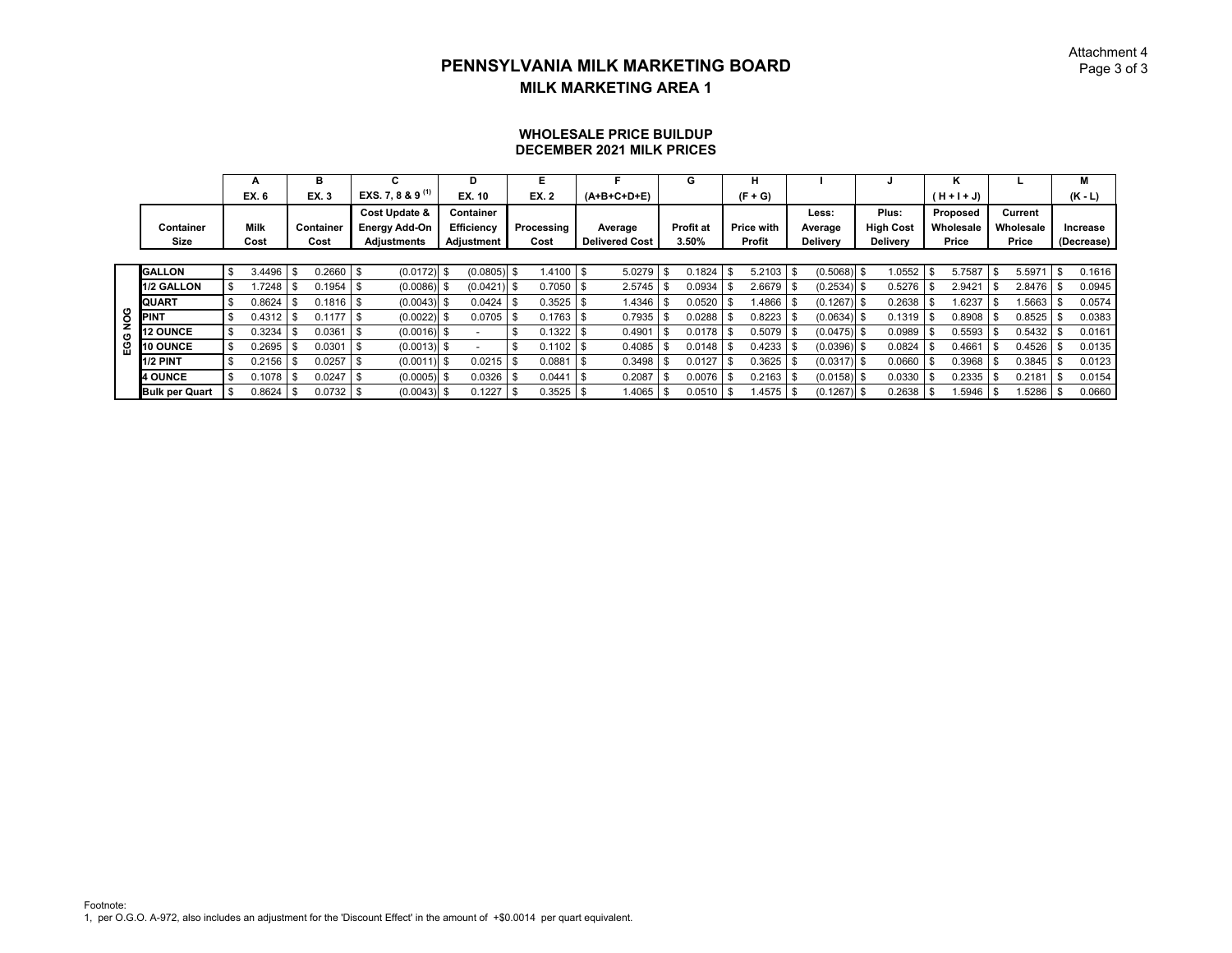#### **RETAIL PRICE BUILDUP DECEMBER 2021 PRICES**

|                                  |                       | A            | B               | C                        | D            | E           | F          | G                              |
|----------------------------------|-----------------------|--------------|-----------------|--------------------------|--------------|-------------|------------|--------------------------------|
|                                  |                       | EX. 11       |                 |                          |              | $(A+B+C+D)$ |            | (E - F)                        |
|                                  |                       | Proposed     | <b>Deepest</b>  | In-Store                 | <b>Store</b> | Proposed    | Current    |                                |
|                                  | Container             | Wholesale    | <b>Discount</b> |                          | Profit       | Retail      | Retail     | Increase                       |
|                                  | Size                  | Price        | 15.00%          | \$<br>Handling<br>0.1718 | 2.5%         | Price       | Price      |                                |
|                                  |                       |              |                 |                          |              |             |            | (Decrease)                     |
|                                  | <b>GALLON</b>         | \$<br>4.3486 | \$<br>(0.6523)  | \$<br>0.6872             | \$<br>0.1124 | \$<br>4.50  | \$<br>4.48 | \$<br>0.02                     |
|                                  | 1/2 GALLON            | \$<br>2.2371 | \$<br>(0.3356)  | \$<br>0.3436             | \$<br>0.0576 | \$<br>2.30  | \$<br>2.28 | \$<br>0.02                     |
|                                  | <b>QUART</b>          | \$<br>1.2712 | \$<br>(0.1907)  | \$<br>0.1718             | \$<br>0.0321 | \$<br>1.28  | \$<br>1.27 | \$<br>0.01                     |
|                                  | <b>PINT</b>           | \$<br>0.7145 | \$<br>(0.1072)  | \$<br>0.0859             | \$<br>0.0178 | \$<br>0.72  | \$<br>0.70 | \$<br>0.02                     |
| STANDARD (WHOLE)<br><b>MILK</b>  | <b>12 OUNCE</b>       | \$<br>0.4270 | \$<br>(0.0641)  | \$<br>0.0644             | \$<br>0.0110 | \$<br>0.44  | \$<br>0.44 | \$                             |
|                                  | 10 OUNCE              | \$<br>0.3560 | \$<br>(0.0534)  | \$<br>0.0537             | \$<br>0.0091 | \$<br>0.37  | \$<br>0.36 | \$<br>0.01                     |
|                                  | 1/2 PINT              | \$<br>0.3087 | \$<br>(0.0463)  | \$<br>0.0430             | \$<br>0.0078 | \$<br>0.31  | \$<br>0.31 | \$<br>$\overline{a}$           |
|                                  | <b>4 OUNCE</b>        | \$<br>0.1894 | \$<br>(0.0284)  | \$<br>0.0215             | \$<br>0.0047 | \$<br>0.19  | \$<br>0.18 | \$<br>0.01                     |
|                                  | <b>Bulk per Quart</b> | \$<br>1.2421 | \$<br>(0.1863)  | \$<br>0.1718             | \$<br>0.0315 | \$<br>1.26  | \$<br>1.23 | \$<br>0.03                     |
|                                  |                       |              |                 |                          |              |             |            |                                |
|                                  | <b>GALLON</b>         | \$<br>4.1188 | \$<br>(0.6178)  | \$<br>0.6872             | \$<br>0.1074 | \$<br>4.30  | \$<br>4.28 | \$<br>0.02                     |
|                                  | 1/2 GALLON            | \$<br>2.1221 | \$<br>(0.3183)  | \$<br>0.3436             | \$<br>0.0551 | \$<br>2.20  | \$<br>2.18 | \$<br>0.02                     |
|                                  | QUART                 | \$<br>1.2138 | \$<br>(0.1821)  | \$<br>0.1718             | \$<br>0.0309 | \$<br>1.23  | \$<br>1.22 | \$<br>0.01                     |
|                                  | <b>PINT</b>           | \$<br>0.6858 | \$<br>(0.1029)  | \$<br>0.0859             | \$<br>0.0171 | \$<br>0.69  | \$<br>0.67 | \$<br>0.02                     |
| REDUCED FAT (2%)<br><b>MILK</b>  | <b>12 OUNCE</b>       | \$<br>0.4055 | \$<br>(0.0608)  | \$<br>0.0644             | \$<br>0.0105 | \$<br>0.42  | \$<br>0.42 | \$<br>$\overline{a}$           |
|                                  | 10 OUNCE              | \$<br>0.3380 | \$<br>(0.0507)  | \$<br>0.0537             | \$<br>0.0087 | \$<br>0.35  | \$<br>0.35 | \$<br>$\blacksquare$           |
|                                  | 1/2 PINT              | \$<br>0.2943 | \$<br>(0.0441)  | \$<br>0.0430             | \$<br>0.0075 | \$<br>0.30  | \$<br>0.30 | \$<br>$\overline{a}$           |
|                                  | <b>4 OUNCE</b>        | \$<br>0.1822 | \$<br>(0.0273)  | \$<br>0.0215             | \$<br>0.0045 | \$<br>0.19  | \$<br>0.18 | \$<br>0.01                     |
|                                  | <b>Bulk per Quart</b> | \$<br>1.1847 | \$<br>(0.1777)  | \$<br>0.1718             | \$<br>0.0302 | \$<br>1.21  | \$<br>1.18 | \$<br>0.03                     |
|                                  |                       |              |                 |                          |              |             |            |                                |
|                                  | <b>GALLON</b>         | \$<br>3.9428 | \$<br>(0.5914)  | \$<br>0.6872             | \$<br>0.1036 | \$<br>4.14  | \$<br>4.13 | \$<br>0.01                     |
|                                  | 1/2 GALLON            | \$<br>2.0341 | \$<br>(0.3051)  | \$<br>0.3436             | \$<br>0.0531 | \$<br>2.13  | \$<br>2.11 | \$<br>0.02                     |
|                                  | QUART                 | \$<br>1.1697 | \$<br>(0.1755)  | \$<br>0.1718             | \$<br>0.0299 | \$<br>1.20  | \$<br>1.18 | \$<br>0.02                     |
|                                  | <b>PINT</b>           | \$<br>0.6638 | \$<br>(0.0996)  | \$<br>0.0859             | \$<br>0.0167 | \$<br>0.67  | \$<br>0.65 | \$<br>0.02                     |
|                                  | 12 OUNCE              | \$<br>0.3890 | \$<br>(0.0584)  | \$<br>0.0644             | \$<br>0.0101 | \$<br>0.41  | \$<br>0.40 | \$<br>0.01                     |
| MILK<br>TOM FAT (1%)             | <b>10 OUNCE</b>       | \$<br>0.3243 | \$<br>(0.0486)  | \$<br>0.0537             | \$<br>0.0084 | \$<br>0.34  | \$<br>0.34 | \$<br>$\blacksquare$           |
|                                  | 1/2 PINT              | \$<br>0.2833 | \$<br>(0.0425)  | \$<br>0.0430             | \$<br>0.0073 | \$<br>0.29  | \$<br>0.29 | \$<br>÷,                       |
|                                  | <b>4 OUNCE</b>        | \$<br>0.1767 | \$<br>(0.0265)  | \$<br>0.0215             | \$<br>0.0044 | \$<br>0.18  | \$<br>0.17 | \$<br>0.01                     |
|                                  | <b>Bulk per Quart</b> | \$<br>1.1406 | \$<br>(0.1711)  | \$<br>0.1718             | \$<br>0.0293 | \$<br>1.17  | \$<br>1.14 | \$<br>0.03                     |
|                                  |                       |              |                 |                          |              |             |            |                                |
|                                  | <b>GALLON</b>         | \$<br>3.7928 | \$<br>(0.5689)  | \$<br>0.6872             | \$<br>0.1003 | \$<br>4.01  | \$<br>4.00 | \$<br>0.01                     |
|                                  | 1/2 GALLON            | \$<br>1.9592 | \$<br>(0.2939)  | \$<br>0.3436             | \$<br>0.0515 | \$<br>2.06  | \$<br>2.04 | \$<br>0.02                     |
|                                  | QUART                 | \$<br>1.1322 | \$<br>(0.1698)  | \$<br>0.1718             | \$<br>0.0291 | \$<br>1.16  | \$<br>1.15 | \$<br>0.01                     |
|                                  | PINT                  | \$<br>0.6451 | \$<br>(0.0968)  | \$<br>0.0859             | \$<br>0.0163 | \$<br>0.65  | \$<br>0.63 | \$<br>0.02                     |
| MON FAT (SKIM)<br>NON FAT (SKIM) | 12 OUNCE              | \$<br>0.3750 | \$<br>(0.0563)  | \$<br>0.0644             | \$<br>0.0098 | \$<br>0.39  | \$<br>0.39 | \$<br>$\overline{\phantom{a}}$ |
|                                  | 10 OUNCE              | \$<br>0.3125 | \$<br>(0.0469)  | \$<br>0.0537             | \$<br>0.0082 | \$<br>0.33  | \$<br>0.33 | \$                             |
|                                  | 1/2 PINT              | \$<br>0.2739 | \$<br>(0.0411)  | \$<br>0.0430             | \$<br>0.0071 | \$<br>0.28  | \$<br>0.28 | \$<br>$\overline{\phantom{a}}$ |
|                                  | <b>4 OUNCE</b>        | \$<br>0.1720 | \$<br>(0.0258)  | \$<br>0.0215             | \$<br>0.0043 | \$<br>0.18  | \$<br>0.17 | \$<br>0.01                     |
|                                  | <b>Bulk per Quart</b> | \$<br>1.1031 | \$<br>(0.1655)  | \$<br>0.1718             | \$<br>0.0284 | \$<br>1.14  | \$<br>1.11 | \$<br>0.03                     |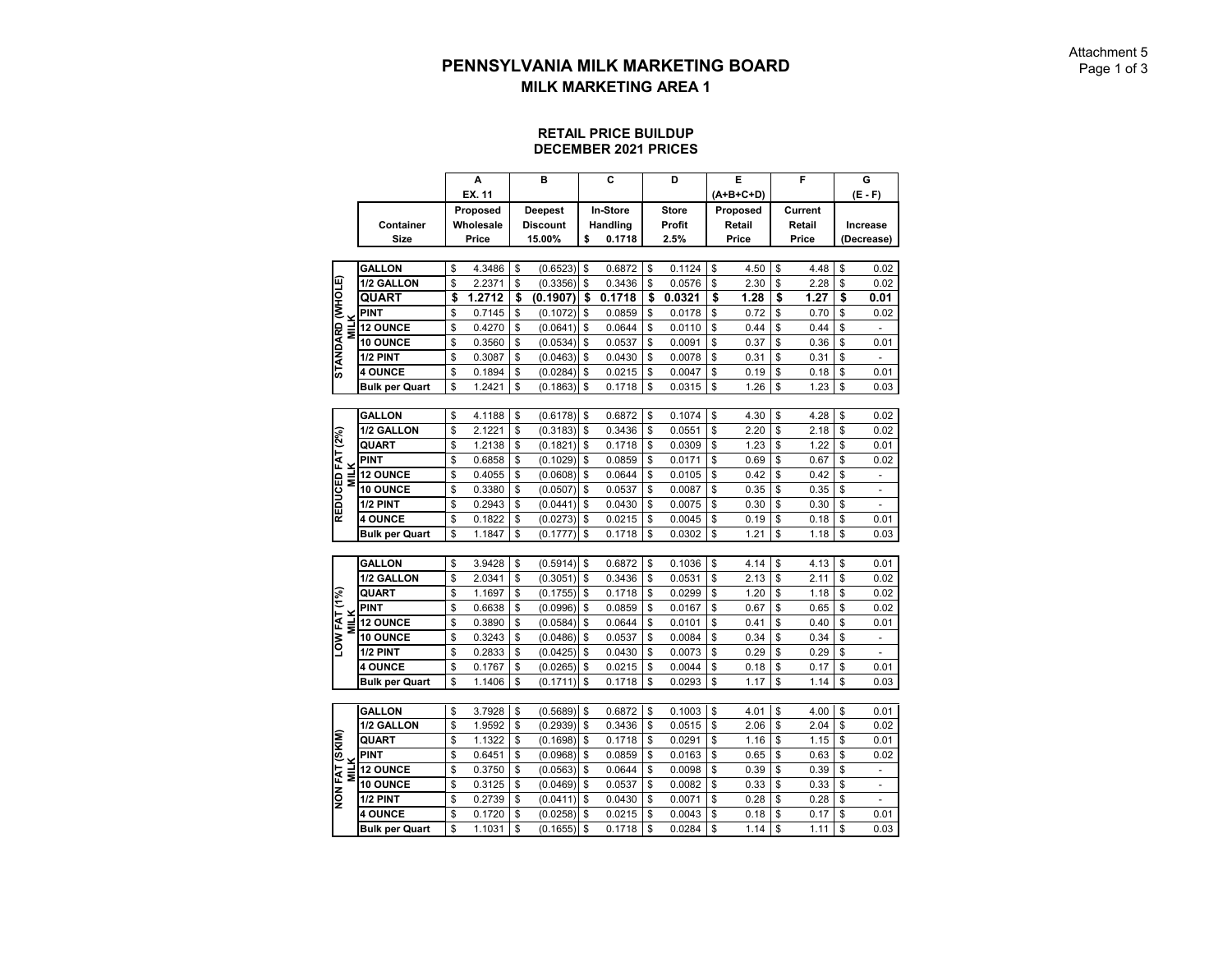#### **RETAIL PRICE BUILDUP DECEMBER 2021 PRICES**

|                   |                                             | A            | B               | C            | D            | Е          | F          | G                    |
|-------------------|---------------------------------------------|--------------|-----------------|--------------|--------------|------------|------------|----------------------|
|                   |                                             | EX. 11       |                 |              |              | (A+B+C+D)  |            | (E - F)              |
|                   |                                             | Proposed     | <b>Deepest</b>  | In-Store     | <b>Store</b> | Proposed   | Current    |                      |
|                   | Container                                   | Wholesale    | <b>Discount</b> | Handling     | Profit       | Retail     | Retail     | Increase             |
|                   | <b>Size</b>                                 | Price        | 15.00%          | \$<br>0.1718 | 2.5%         | Price      | Price      | (Decrease)           |
|                   |                                             |              |                 |              |              |            |            |                      |
|                   | <b>GALLON</b>                               | \$<br>4.4944 | \$<br>(0.6742)  | \$<br>0.6872 | \$<br>0.1156 | \$<br>4.62 | \$<br>4.61 | \$<br>0.01           |
|                   | 1/2 GALLON                                  | \$<br>2.3100 | \$<br>(0.3465)  | \$<br>0.3436 | \$<br>0.0592 | \$<br>2.37 | \$<br>2.35 | \$<br>0.02           |
|                   | <b>QUART</b>                                | \$<br>1.3077 | \$<br>(0.1962)  | \$<br>0.1718 | \$<br>0.0329 | \$<br>1.32 | \$<br>1.30 | \$<br>0.02           |
| FLAVORED MILK     | <b>PINT</b>                                 | \$<br>0.7327 | \$<br>(0.1099)  | \$<br>0.0859 | \$<br>0.0182 | \$<br>0.74 | \$<br>0.72 | \$<br>0.02           |
|                   | <b>12 OUNCE</b>                             | \$<br>0.4407 | \$<br>(0.0661)  | \$<br>0.0644 | \$<br>0.0113 | \$<br>0.45 | \$<br>0.45 | \$<br>÷              |
|                   | 10 OUNCE                                    | \$<br>0.3674 | \$<br>(0.0551)  | \$<br>0.0537 | \$<br>0.0094 | \$<br>0.38 | \$<br>0.37 | \$<br>0.01           |
|                   | 1/2 PINT                                    | \$<br>0.3178 | \$<br>(0.0477)  | \$<br>0.0430 | \$<br>0.0080 | \$<br>0.32 | \$<br>0.32 | \$                   |
|                   | <b>4 OUNCE</b>                              | \$<br>0.1940 | \$<br>(0.0291)  | \$<br>0.0215 | \$<br>0.0048 | \$<br>0.20 | \$<br>0.19 | \$<br>0.01           |
|                   | <b>Bulk per Quart</b>                       | \$<br>1.2786 | \$<br>(0.1918)  | \$<br>0.1718 | \$<br>0.0323 | \$<br>1.29 | \$<br>1.26 | \$<br>0.03           |
|                   |                                             |              |                 |              |              |            |            |                      |
|                   | <b>GALLON</b>                               | \$<br>4.1786 | \$<br>(0.6268)  | \$<br>0.6872 | \$<br>0.1087 | \$<br>4.35 | \$<br>4.27 | \$<br>0.08           |
| š                 | 1/2 GALLON                                  | \$<br>2.1520 | \$<br>(0.3228)  | \$<br>0.3436 | \$<br>0.0557 | \$<br>2.23 | \$<br>2.18 | \$<br>0.05           |
| Ξ                 | <b>QUART</b>                                | \$<br>1.2287 | \$<br>(0.1843)  | \$<br>0.1718 | \$<br>0.0312 | \$<br>1.25 | \$<br>1.21 | \$<br>0.04           |
|                   | $\frac{1}{2}$ PINT                          | \$<br>0.6933 | \$<br>(0.1040)  | \$<br>0.0859 | \$<br>0.0173 | \$<br>0.70 | \$<br>0.67 | \$<br>0.03           |
| FLAVORED          | <b>12 OUNCE</b>                             | \$<br>0.4112 | \$<br>(0.0617)  | \$<br>0.0644 | \$<br>0.0106 | \$<br>0.42 | \$<br>0.42 | \$<br>$\blacksquare$ |
| REDUCED           | 10 OUNCE                                    | \$<br>0.3427 | \$<br>(0.0514)  | \$<br>0.0537 | \$<br>0.0088 | \$<br>0.35 | \$<br>0.35 | \$<br>ä,             |
|                   | 1/2 PINT                                    | \$<br>0.2980 | \$<br>(0.0447)  | \$<br>0.0430 | \$<br>0.0076 | \$<br>0.30 | \$<br>0.30 | \$                   |
|                   | <b>4 OUNCE</b>                              | \$<br>0.1841 | \$<br>(0.0276)  | \$<br>0.0215 | \$<br>0.0046 | \$<br>0.19 | \$<br>0.18 | \$<br>0.01           |
|                   | Bulk per Quart                              | \$<br>1.1996 | \$<br>(0.1799)  | \$<br>0.1718 | \$<br>0.0306 | \$<br>1.22 | \$<br>1.18 | \$<br>0.04           |
|                   |                                             |              |                 |              |              |            |            |                      |
|                   | <b>GALLON</b>                               | \$<br>3.9497 | \$<br>(0.5925)  | \$<br>0.6872 | \$<br>0.1037 | \$<br>4.15 | \$<br>4.12 | \$<br>0.03           |
|                   | 1/2 GALLON                                  | \$<br>2.0376 | \$<br>(0.3056)  | \$<br>0.3436 | \$<br>0.0532 | \$<br>2.13 | \$<br>2.10 | \$<br>0.03           |
| <b>MILK</b>       | QUART                                       | \$<br>1.1715 | \$<br>(0.1757)  | \$<br>0.1718 | \$<br>0.0299 | \$<br>1.20 | \$<br>1.18 | \$<br>0.02           |
|                   | <b>PINT</b>                                 | \$<br>0.6647 | \$<br>(0.0997)  | \$<br>0.0859 | \$<br>0.0167 | \$<br>0.67 | \$<br>0.65 | \$<br>0.02           |
| FLAVORED          | E<br>E 12 OUNCE<br>E 10 OUNCE<br>2 1/2 PINT | \$<br>0.3897 | \$<br>(0.0585)  | \$<br>0.0644 | \$<br>0.0101 | \$<br>0.41 | \$<br>0.40 | \$<br>0.01           |
|                   |                                             | \$<br>0.3248 | \$<br>(0.0487)  | \$<br>0.0537 | \$<br>0.0085 | \$<br>0.34 | \$<br>0.34 | \$                   |
|                   |                                             | \$<br>0.2837 | \$<br>(0.0426)  | \$<br>0.0430 | \$<br>0.0073 | \$<br>0.29 | \$<br>0.29 | \$                   |
|                   | <b>4 OUNCE</b>                              | \$<br>0.1770 | \$<br>(0.0266)  | \$<br>0.0215 | \$<br>0.0044 | \$<br>0.18 | \$<br>0.17 | \$<br>0.01           |
|                   | <b>Bulk per Quart</b>                       | \$<br>1.1424 | \$<br>(0.1714)  | \$<br>0.1718 | \$<br>0.0293 | \$<br>1.17 | \$<br>1.14 | \$<br>0.03           |
|                   |                                             |              |                 |              |              |            |            |                      |
|                   | <b>GALLON</b>                               | \$<br>4.1644 | \$<br>(0.6247)  | \$<br>0.6872 | \$<br>0.1084 | \$<br>4.34 | \$<br>4.32 | \$<br>0.02           |
|                   | 1/2 GALLON                                  | \$<br>2.1449 | \$<br>(0.3217)  | \$<br>0.3436 | \$<br>0.0556 | \$<br>2.22 | \$<br>2.20 | \$<br>0.02           |
|                   | QUART                                       | \$<br>1.2252 | \$<br>(0.1838)  | \$<br>0.1718 | \$<br>0.0311 | \$<br>1.24 | \$<br>1.23 | \$<br>0.01           |
|                   | <b>PINT</b>                                 | \$<br>0.6915 | \$<br>(0.1037)  | \$<br>0.0859 | \$<br>0.0173 | \$<br>0.70 | \$<br>0.68 | \$<br>0.02           |
| <b>BUTTERMILK</b> | <b>12 OUNCE</b>                             | \$<br>0.4098 | \$<br>(0.0615)  | \$<br>0.0644 | \$<br>0.0106 | \$<br>0.42 | \$<br>0.42 | \$<br>$\blacksquare$ |
|                   | <b>10 OUNCE</b>                             | \$<br>0.3416 | \$<br>(0.0512)  | \$<br>0.0537 | \$<br>0.0088 | \$<br>0.35 | \$<br>0.35 | \$<br>٠              |
|                   | 1/2 PINT                                    | \$<br>0.2971 | \$<br>(0.0446)  | \$<br>0.0430 | \$<br>0.0076 | \$<br>0.30 | \$<br>0.30 | \$                   |
|                   | <b>4 OUNCE</b>                              | \$<br>0.1836 | \$<br>(0.0275)  | \$<br>0.0215 | \$<br>0.0046 | \$<br>0.19 | \$<br>0.18 | \$<br>0.01           |
|                   | Bulk per Quart                              | \$<br>1.1961 | \$<br>(0.1794)  | \$<br>0.1718 | \$<br>0.0305 | \$<br>1.22 | \$<br>1.19 | \$<br>0.03           |